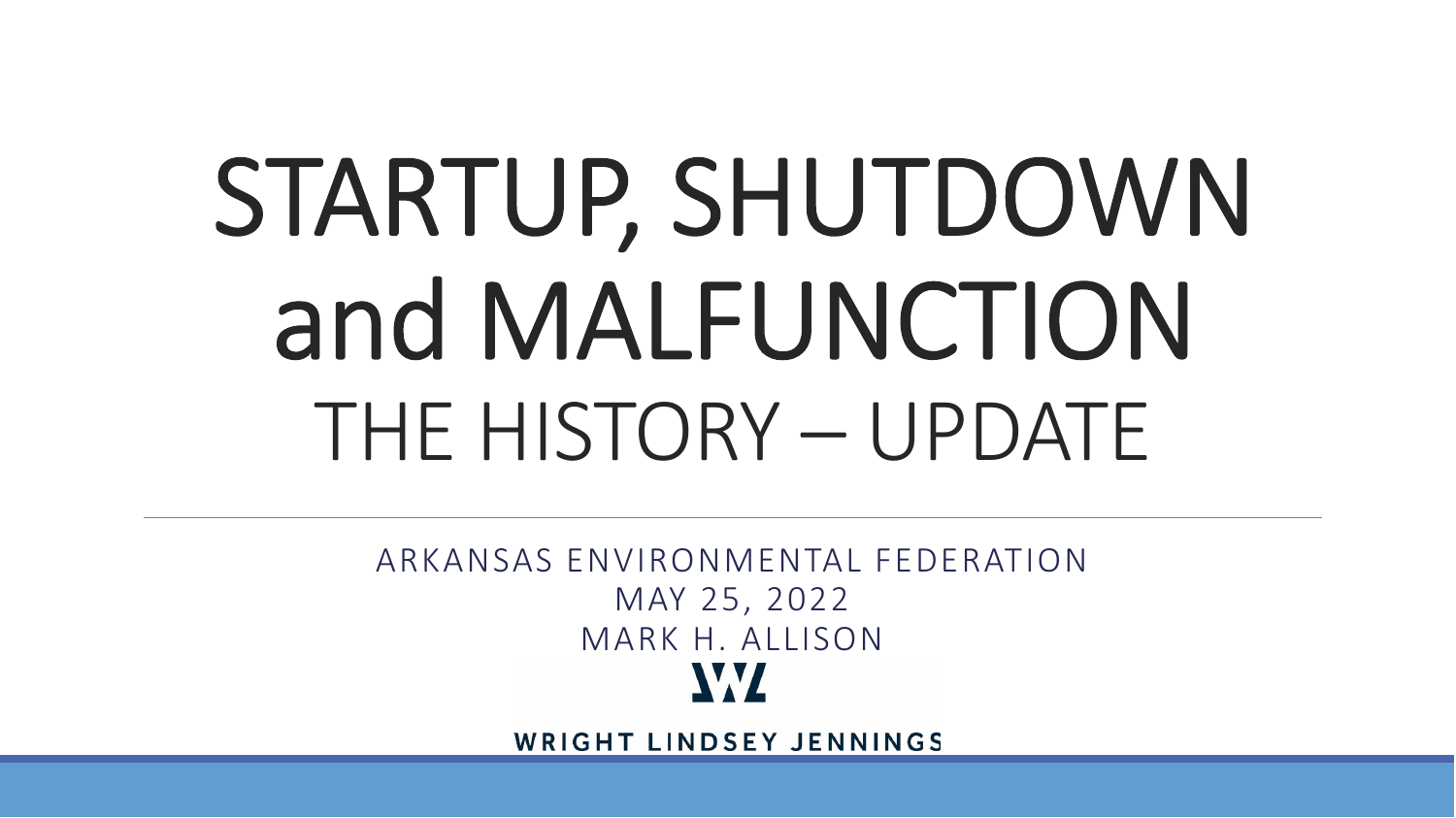### WHAT IS AN SSM PROVISION?

A regulatory relaxation of an emission limit or standard or enforcement of a violation during a period of equipment startup, shutdown or malfunction.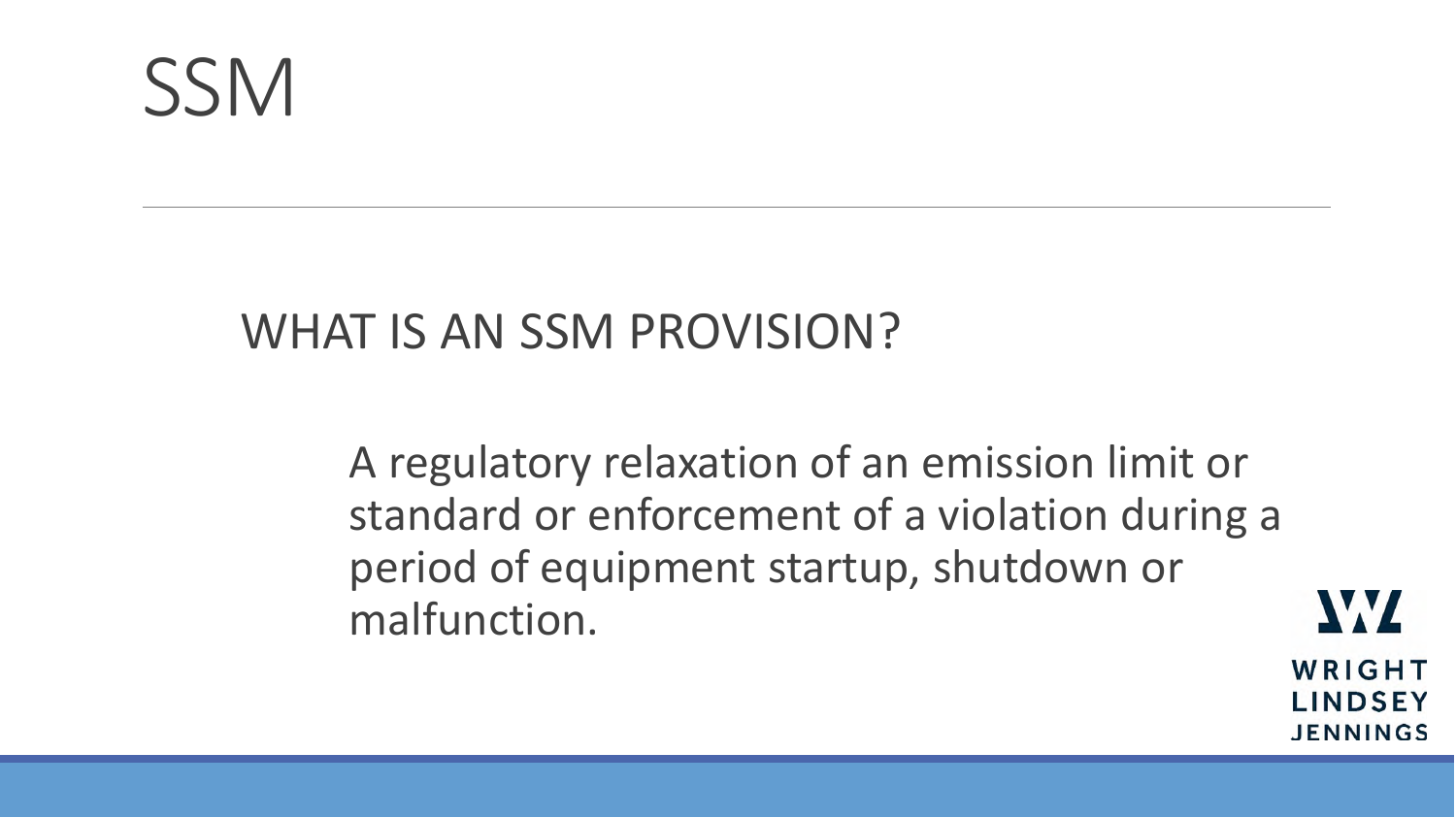THE LAW

#### Emission Standard –

a requirement . . . which limits the quantity, rate, or concentration of emissions of air pollutants **on a continuous basis**

CAA Section 302(k)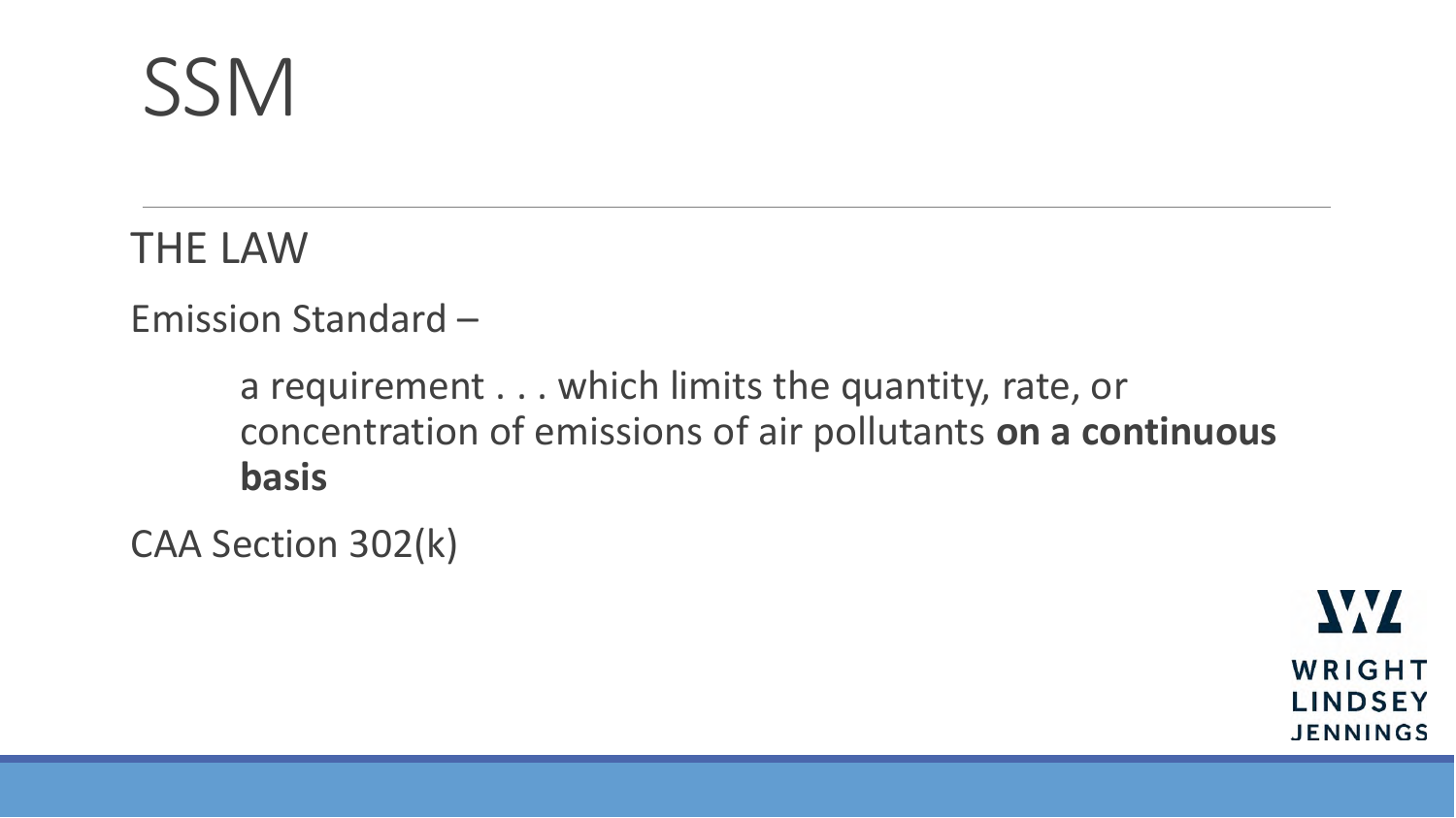### THE LAW Section 110 - State Implementation Plans for NAAQS

#### Section 111 - New Source Performance Standards

Section 112 - Hazardous Air Pollutants

Section 501 - Permits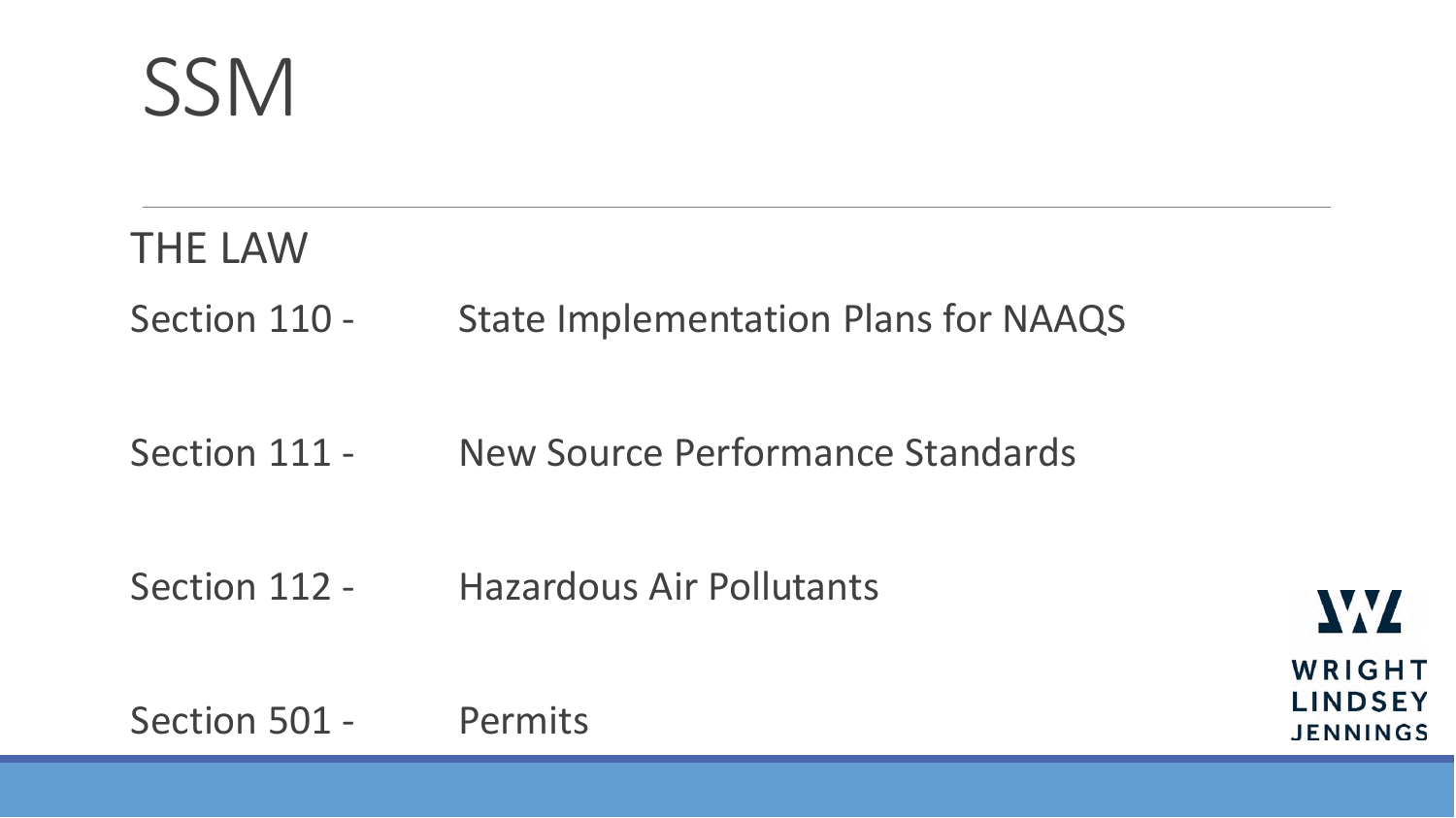THE LAW

Emission standards for HAPS require "the maximum degree of reduction in emissions."

Section 112(d) (1990 CAA Amendments)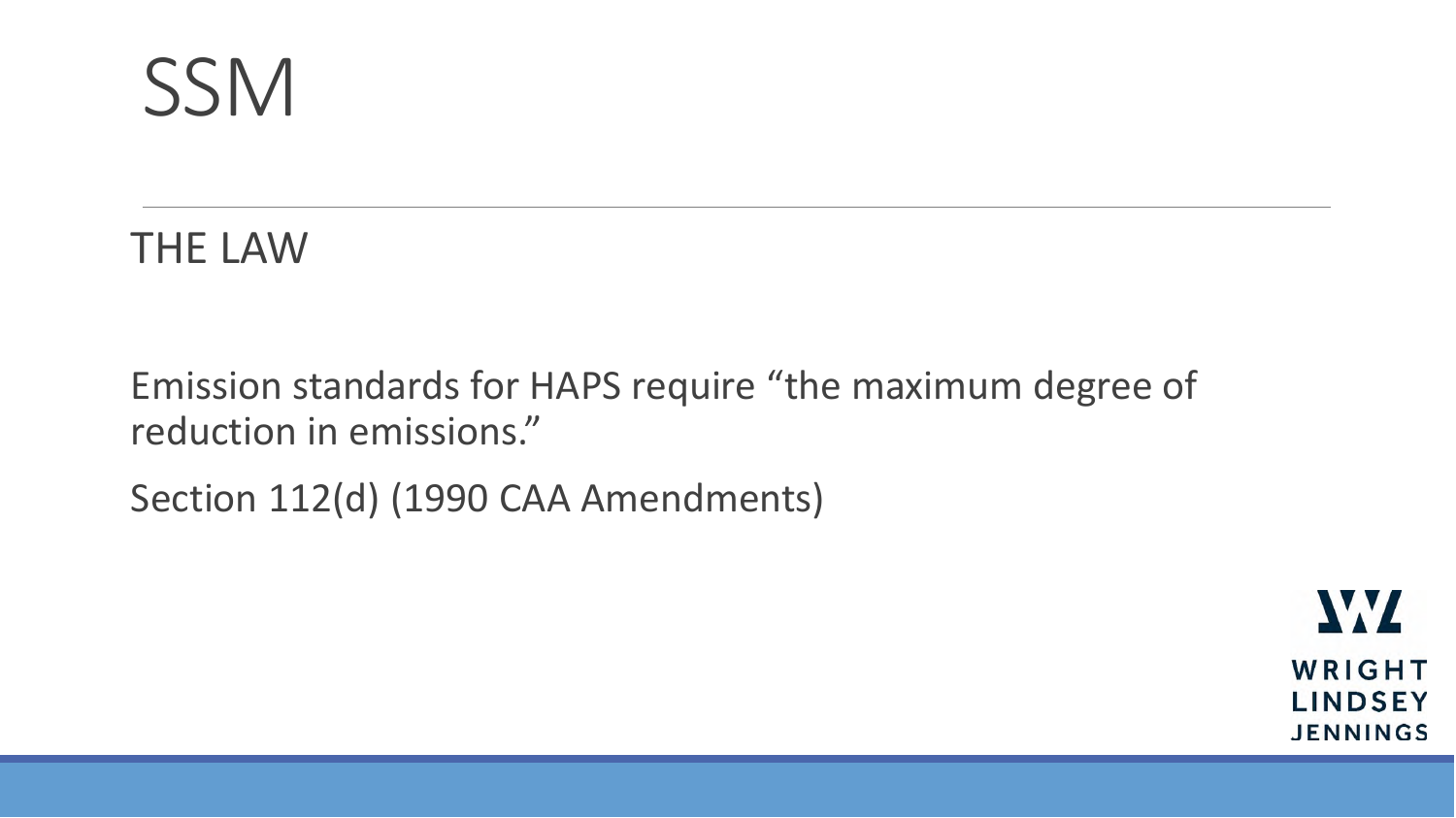THE LAW

Each permit must include "enforceable emissions limitations and standards . . . and such other conditions as are necessary to assure compliance with the applicable requirements of this chapter."

Section 504 (Title V, 1990 CAA Amendments)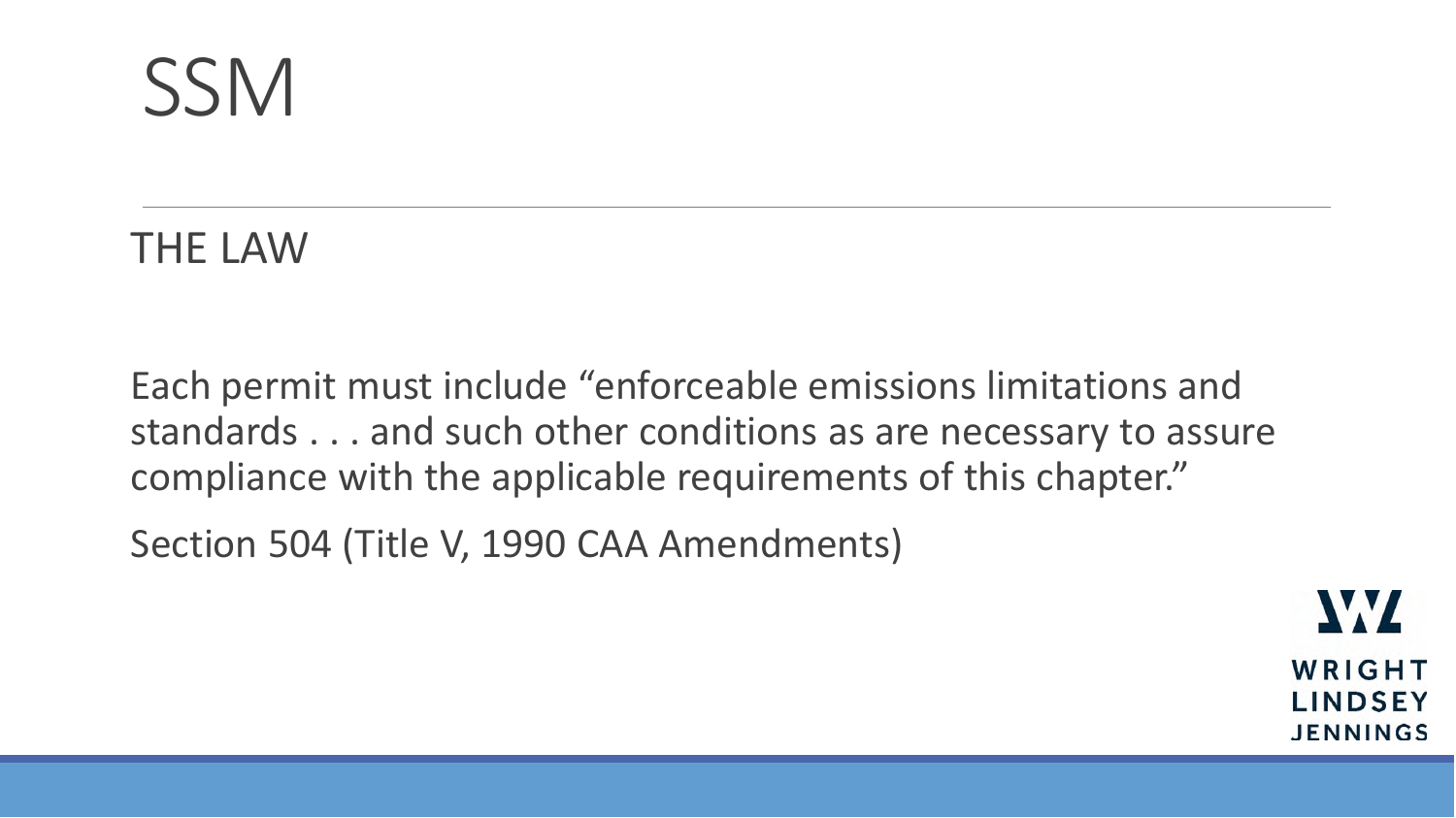THE PROBLEM

Emissions standards and permit limits are based on normal, steady-state operations of process or control equipment

The standards may not reflect emissions during period of equipment startup, shutdown or malfunction

V.V

WRIGHT

**LINDSEY** 

**JENNINGS**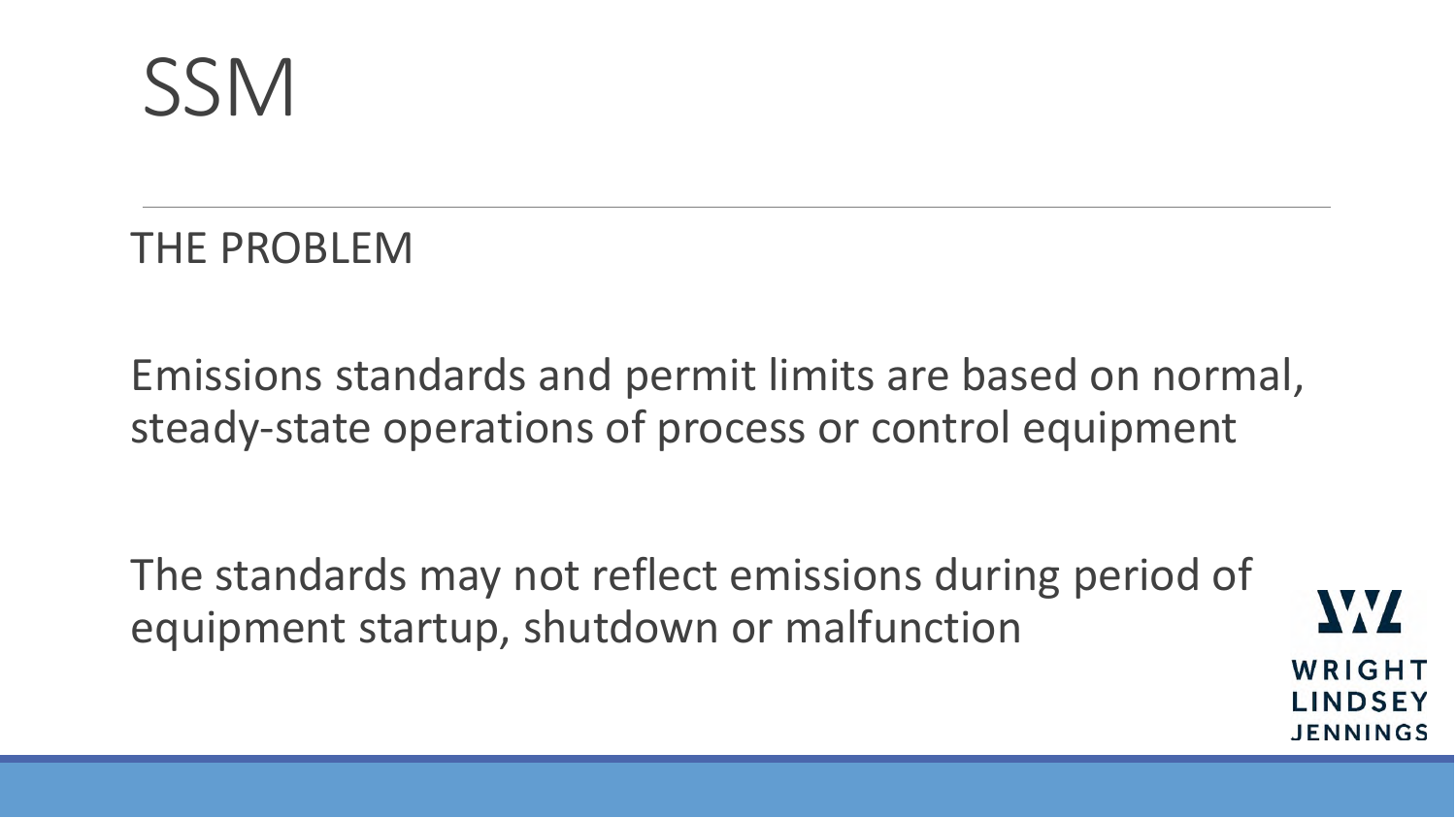

POSSIBLE SOLUTIONS

COMPLIANCE EXEMPTION FOR SSM EPISODES

ENFORCEMENT DISCRETION

AFFIRMATIVE DEFENSE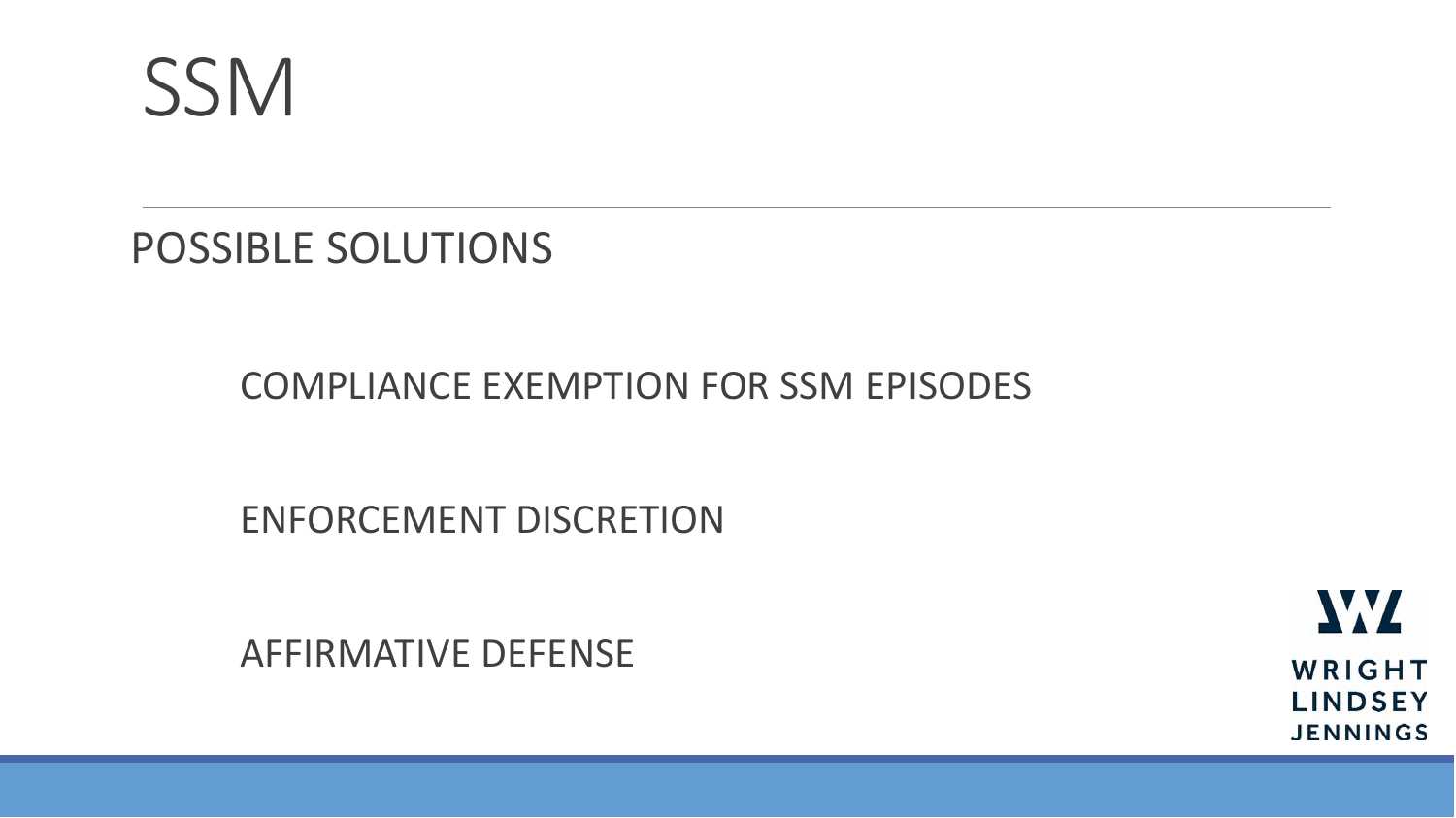1970s - EPA approves state SIPs with SSM provisions for excess emissions

NSPS General Provisions - 40 CFR §60.11(c)

The opacity standards set forth in this part shall apply at all times **except during periods of startup, shutdown, malfunction**, and as otherwise provided in the applicable standard.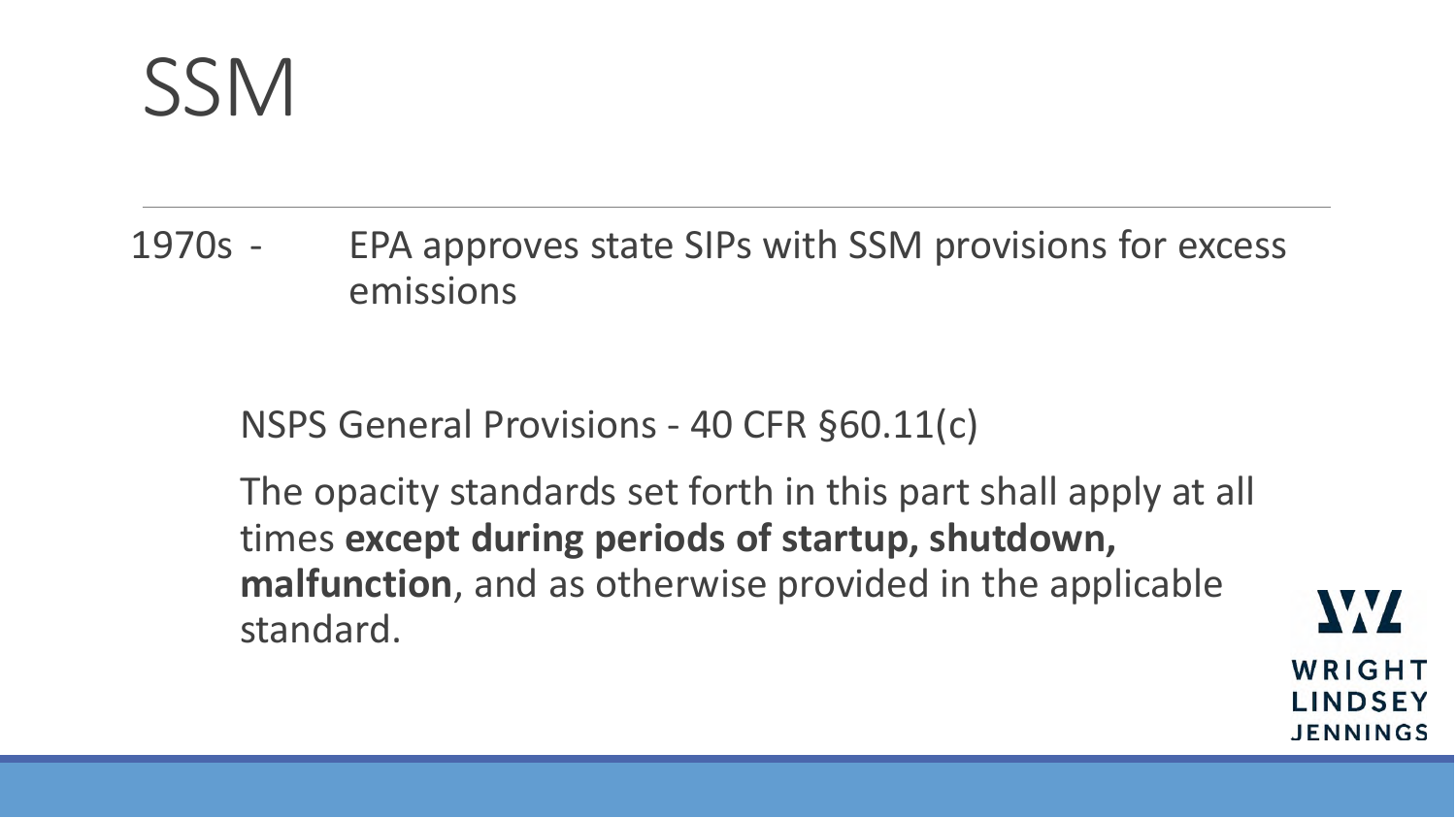NSPS General duty provision - 40 CFR §60.11(d)

At all times, **including periods of startup, shutdown, and malfunction,** owners and operators shall, to the extent practicable, maintain and operate any affected facility including associated air pollution control equipment in a manner consistent with good air pollution control practice for minimizing emissions.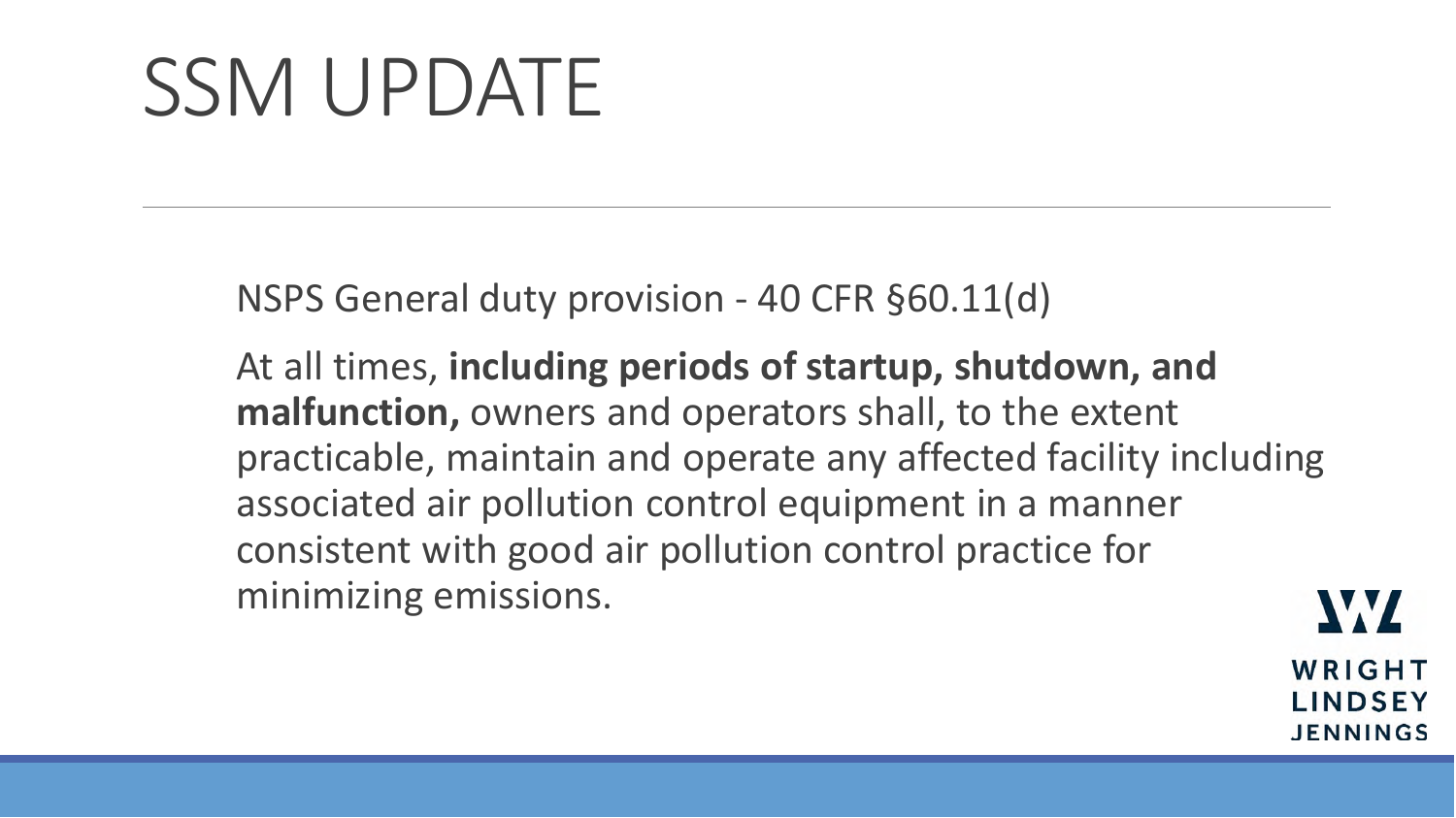1978 EPA policy –

no automatic exemptions all excess emissions are violations states have enforcement discretion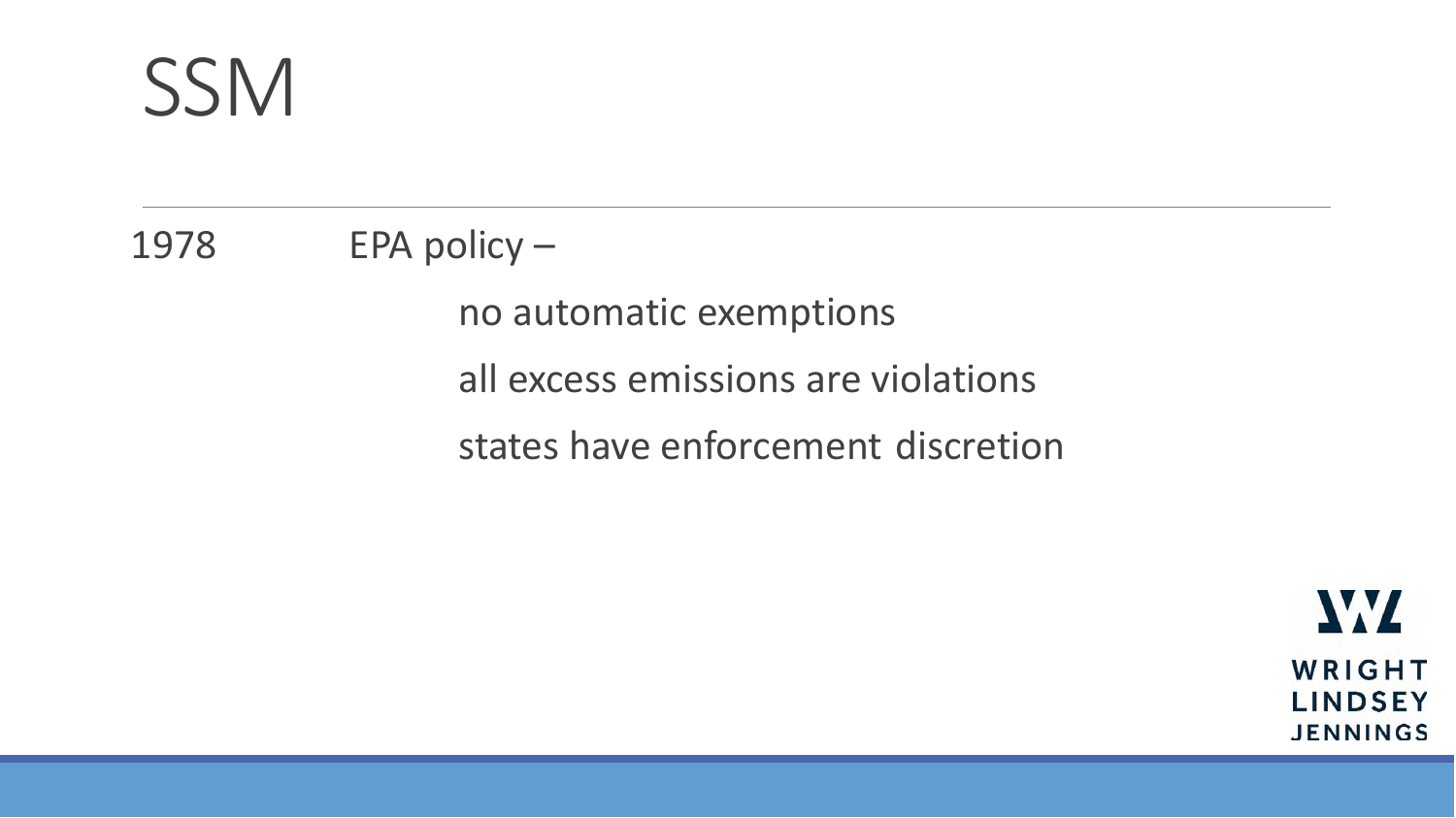1994 – NESHAP General Provisions – 40 CFR 63.6(e) Adopted general duty provision  $-63.6(e)(1)$ Required SSM Plan – 63.6(e)(3) - incorporated into Title V permit BUT How do you make changes to SSM Plan quickly? What about CBI?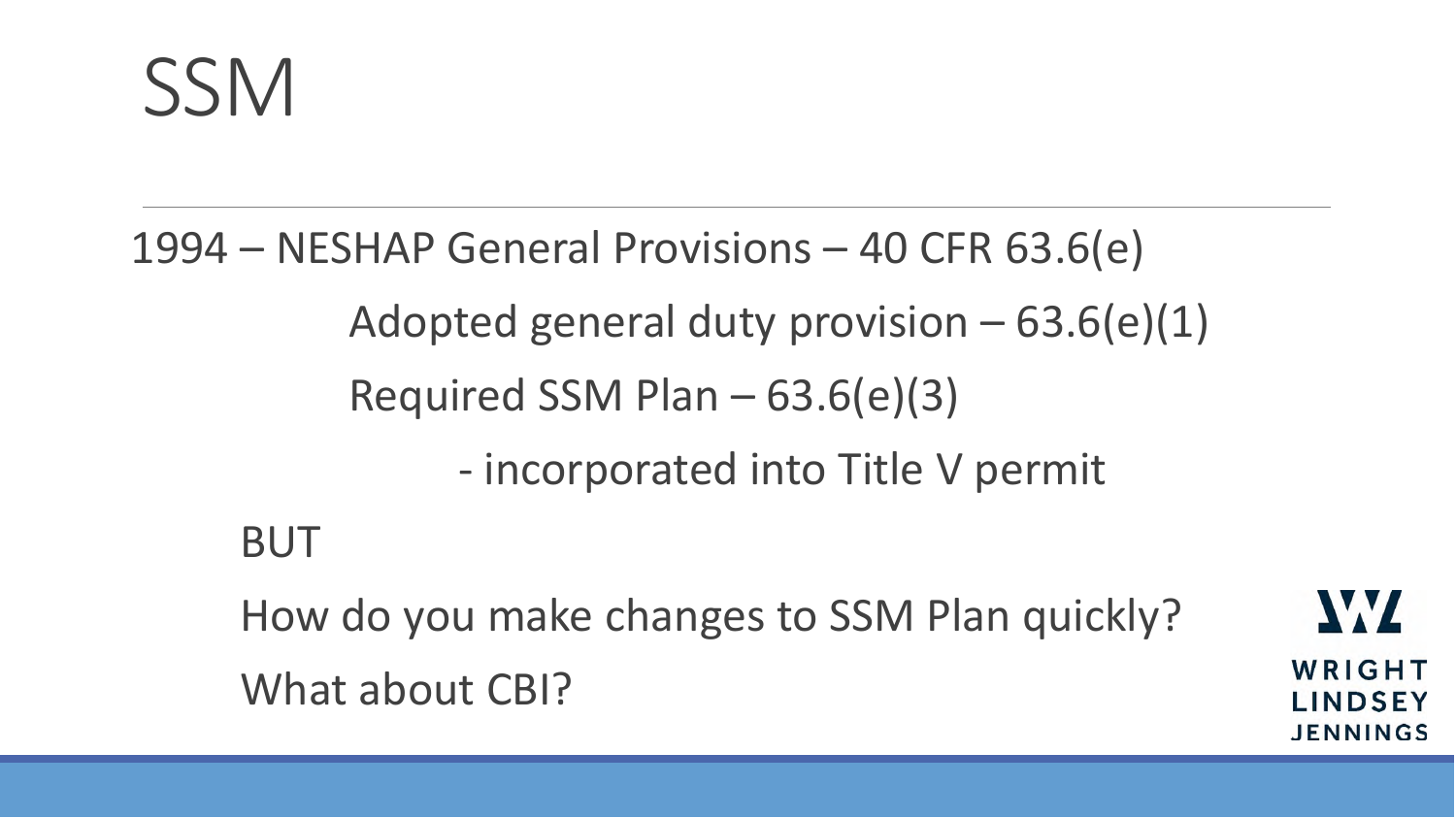2002 Revisions to NESHAP General Provisions – 63.6(e)(3)

> - SSM Plans no longer incorporated into Title V permits

- SSM Plan must be adopted and implemented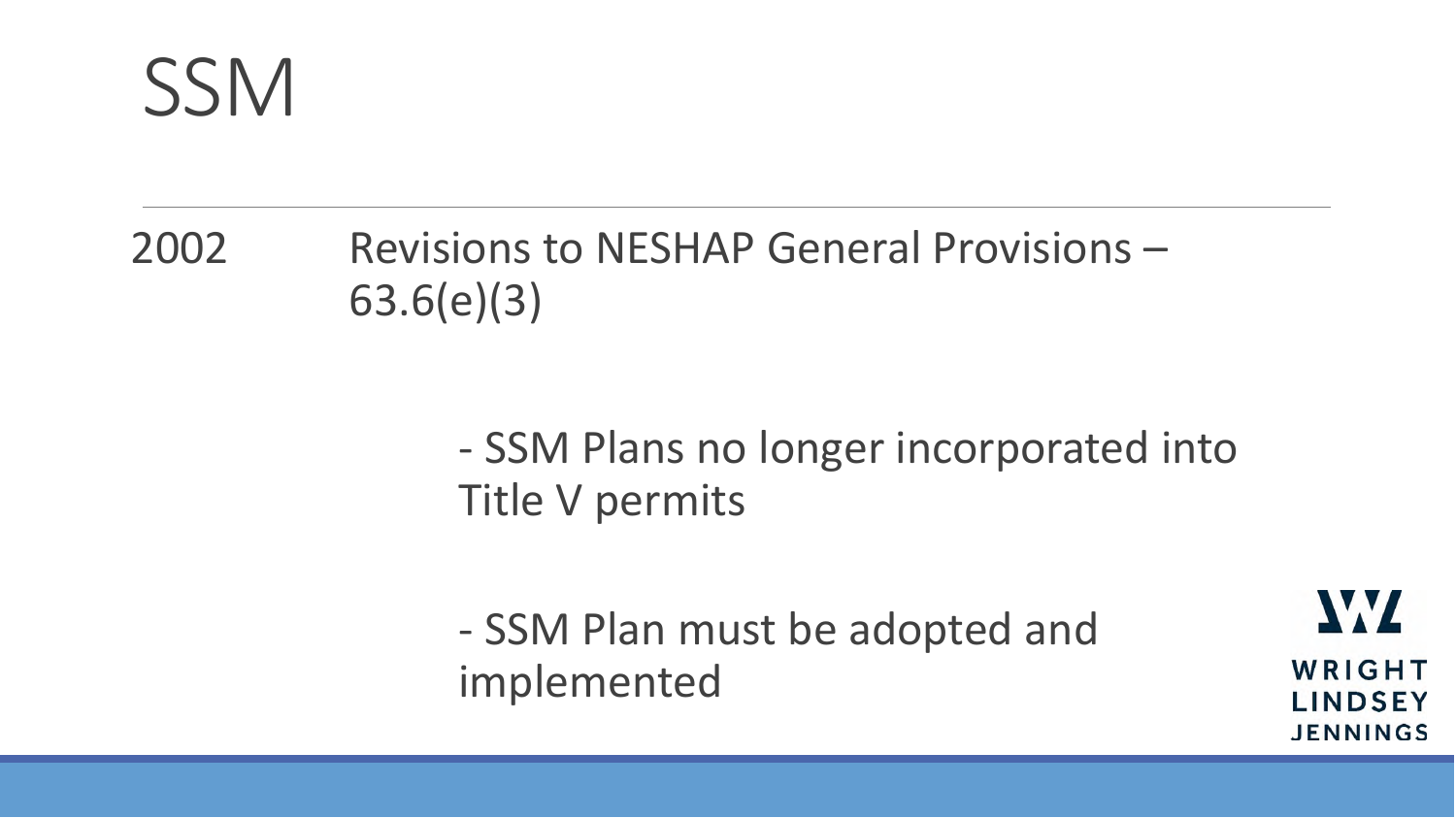### 2006 Revisions to NESHAP General Provisions – 63.6(e)(3)

#### SSM plans do **not** have to be implemented, **but**

Facility must comply with general duty provision

Facility must report violations and take action to minimize emissions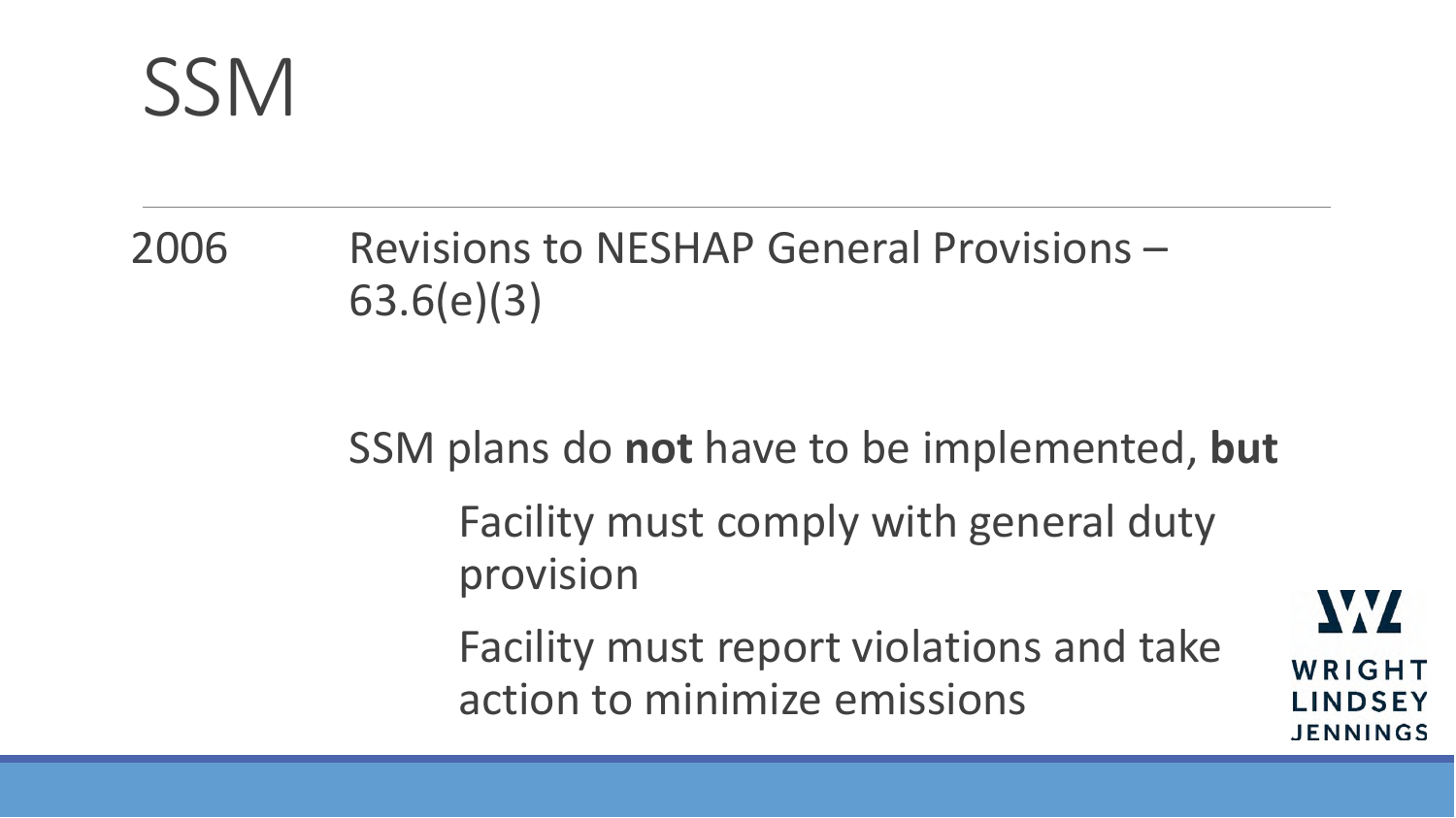

### **SIERRA CLUB v. EPA**, 551 F.3d 1019 (2008) –

Section 112 and Section 302(k) when read together require "continuous Section 112 compliant standards."

> The general duty provision is not a section 112 compliant standard.

SSM exemption was vacated.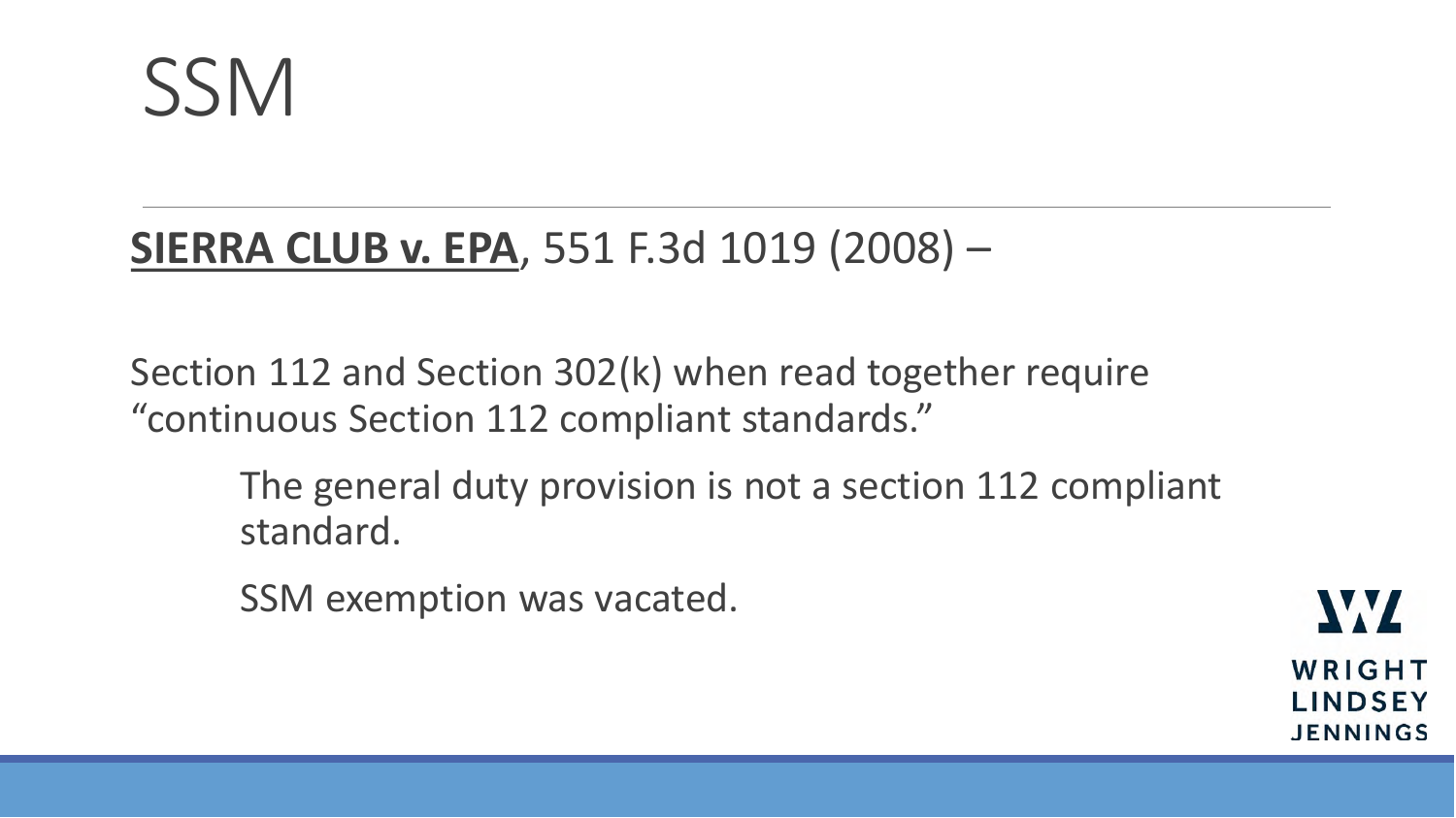2010 Portland Cement Rule, 75 F.R. 54970 (Sept. 9, 2010) Created **affirmative defense** provision for unavoidable malfunctions

#### ◦ **40 CFR 63.1344**

◦In response to an action to enforce the standards set forth in paragraph § 63.1343(b) **you may assert an affirmative defense to a claim for civil penalties** for exceedances of such standards that WY are caused by malfunction, as defined at 40 CFR 63.2.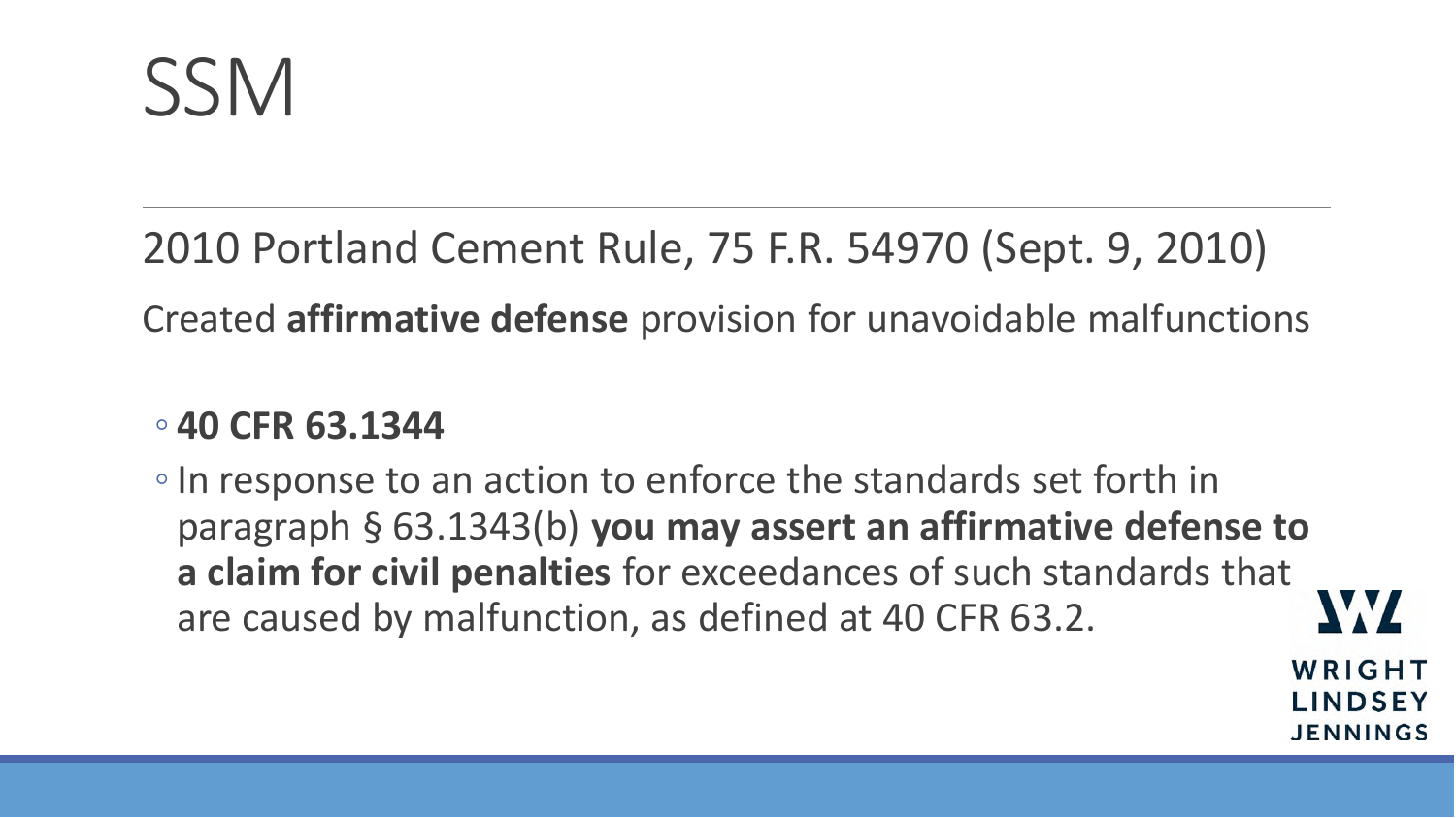### What is an "affirmative defense?"

#### Fed.R.Civ.Proc. 8(c)

In responding to a pleading, a party must affirmatively state any avoidance or affirmative defense

#### Ark. R. Civ. Proc. 8

In responding to a complaint, counterclaim, cross-claim or third party claim, a party shall set forth affirmatively . . . any other matter constituting an avoidance or affirmative defense.

What is an affirmative defense that is not one of the listed defenses?

What law governs? Federal or State law?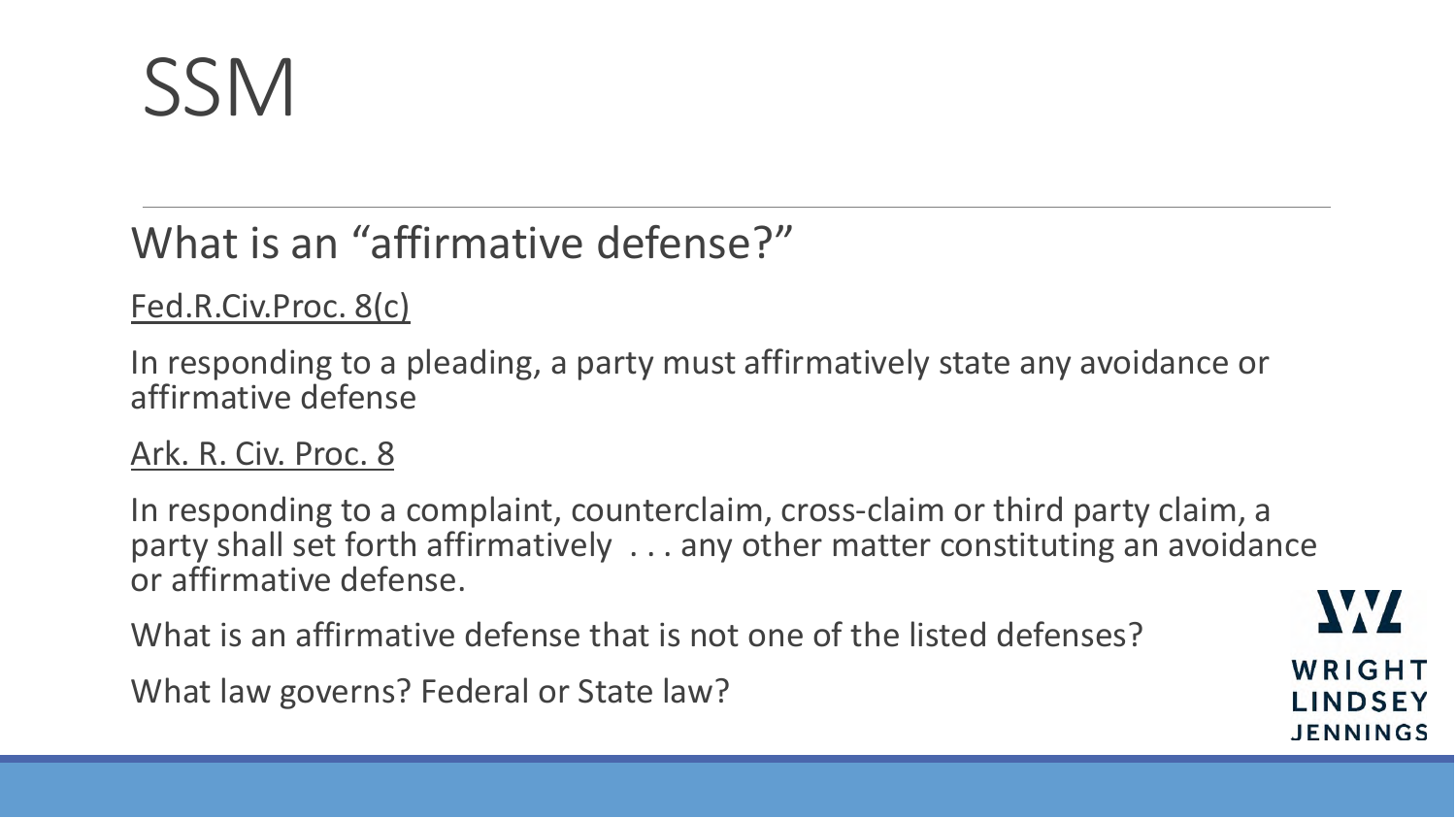June 30, 2011

Sierra Club Petition to EPA for SIP Call on State SSM policies

Dec. 9, 2011

#### **PORTLAND CEMENT ASSOC. v. EPA**, 665 F.3d 177 (D.C. Cir. 2011)

Struck down and remanded the 2010 Portland Cement Rule, but not because of the affirmative defense provision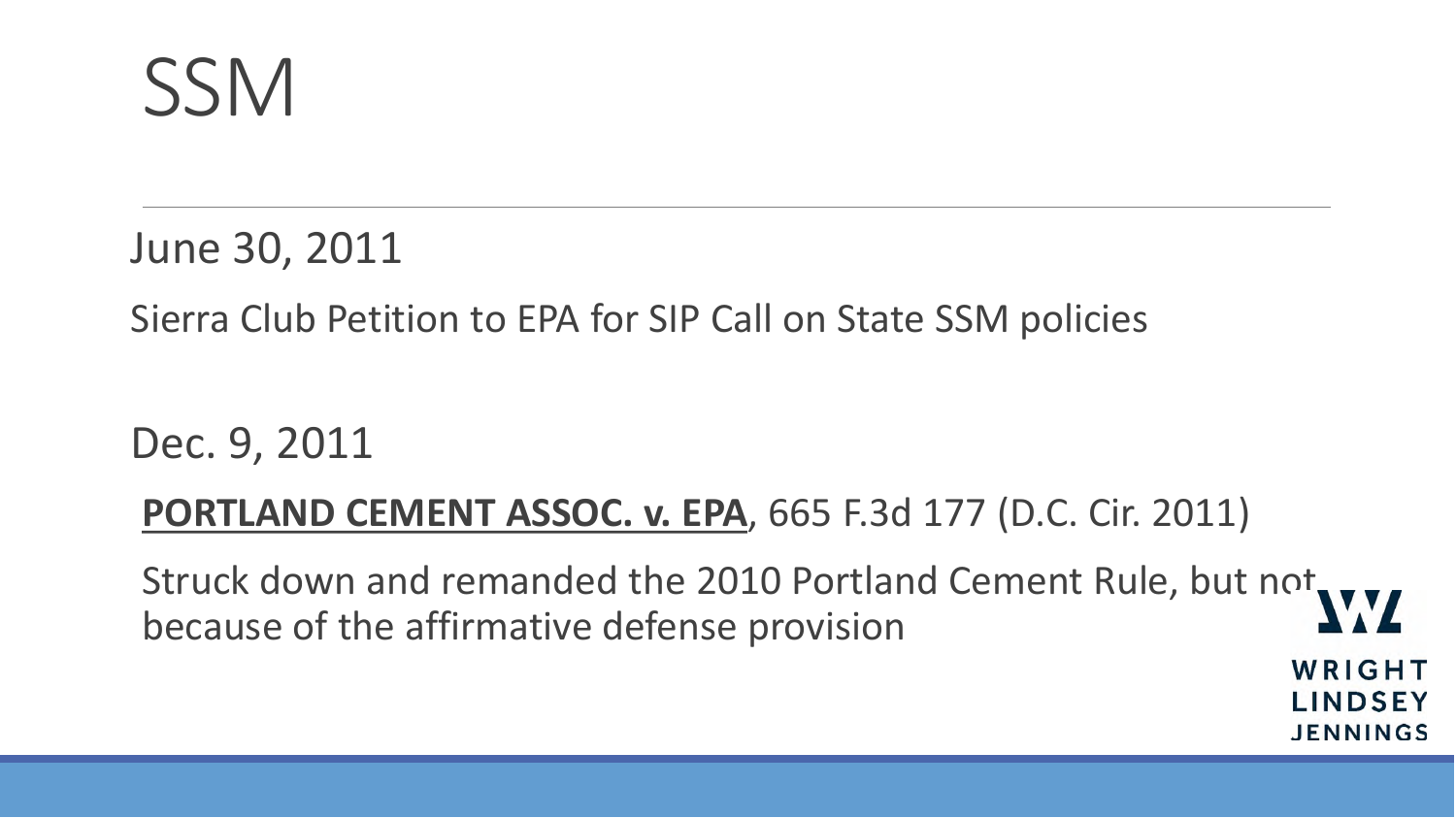Feb. 12, 2013

2013 Portland Cement Rule, 78 FR 10006 (Feb. 12, 2013)

Revised MACT, but retained affirmative defense provision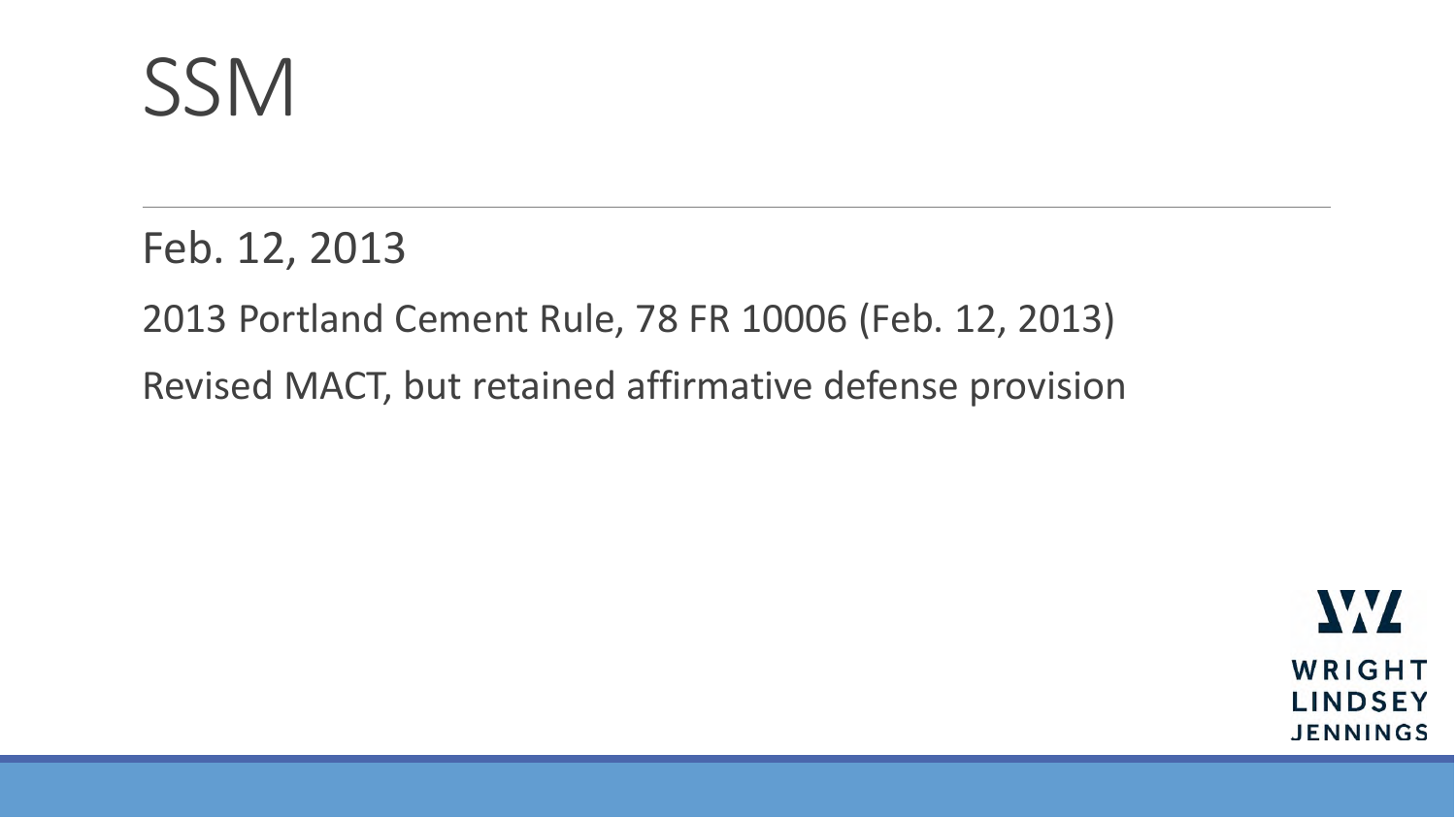Feb. 22, 2013

**EPA Proposed Rule**, Decision on Sierra Club Petition, Finding of Substantial Inadequacy, and SIP Calls, 78 F.R. 12460 (Feb. 22, 2013)

- Distinguished exemptions, agency enforcement discretion, and affirmative defenses
- Distinguished between malfunctions (unplanned events) and startup and shutdown (planned events)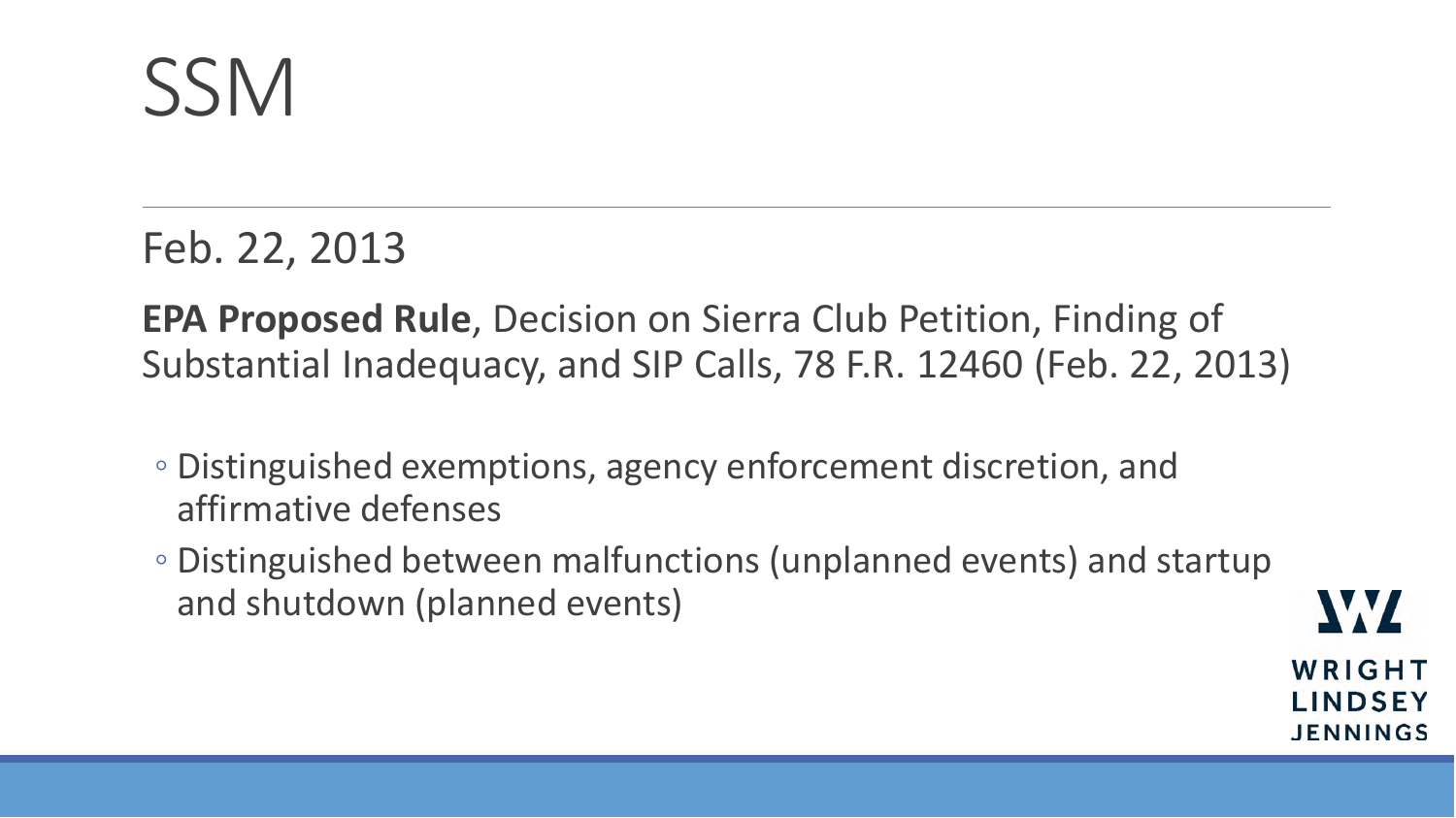#### March 25, 2013

#### **LUMINANT GENERATION LLC v. EPA, 714 F.3d 841 (5<sup>th</sup> Cir. 2013)**

TX SIP exempted SSM and upset emissions since 1972

2006 SIP revision created affirmative defenses for planned and unplanned SSMs

EPA approved affirmative defense for unplanned SSMs, EPA disapproved affirmative defense for planned SSMs. Court upheld affirmative defense for unplanned SSMs.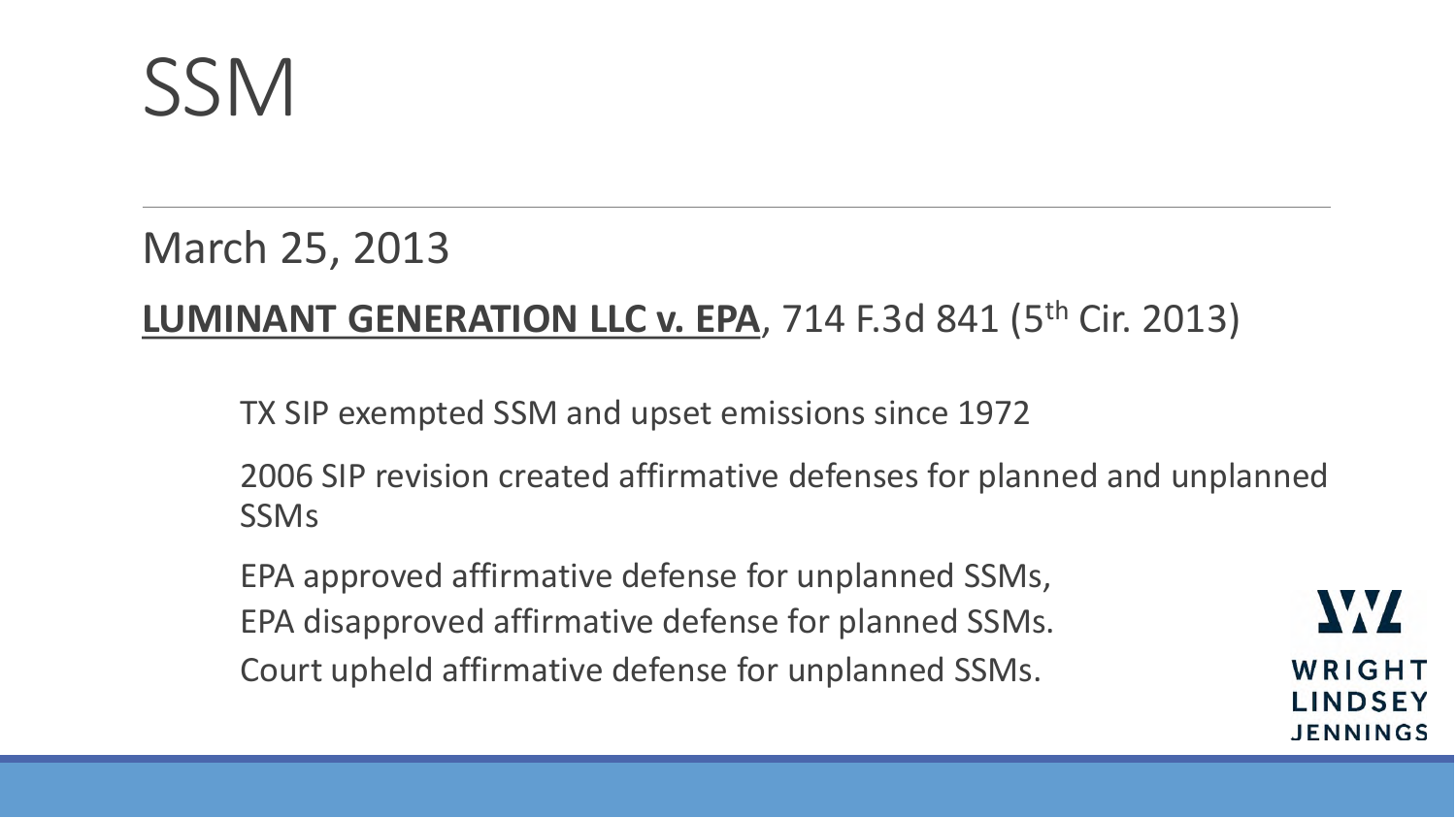April 18, 2014

#### **NRDC v. EPA**, 749 F3d 1055, (D.C. Cir. 2014) (**J. Kavanaugh**)

Upheld revised Portland Cement Rule based on Chevron deference (no violation of anti-backsliding, 749 F.3d at 1060;

EPA had wide discretion to consider "cost effectiveness" of standard, 749 F.3d at 1061),

but **vacated affirmative defense provision**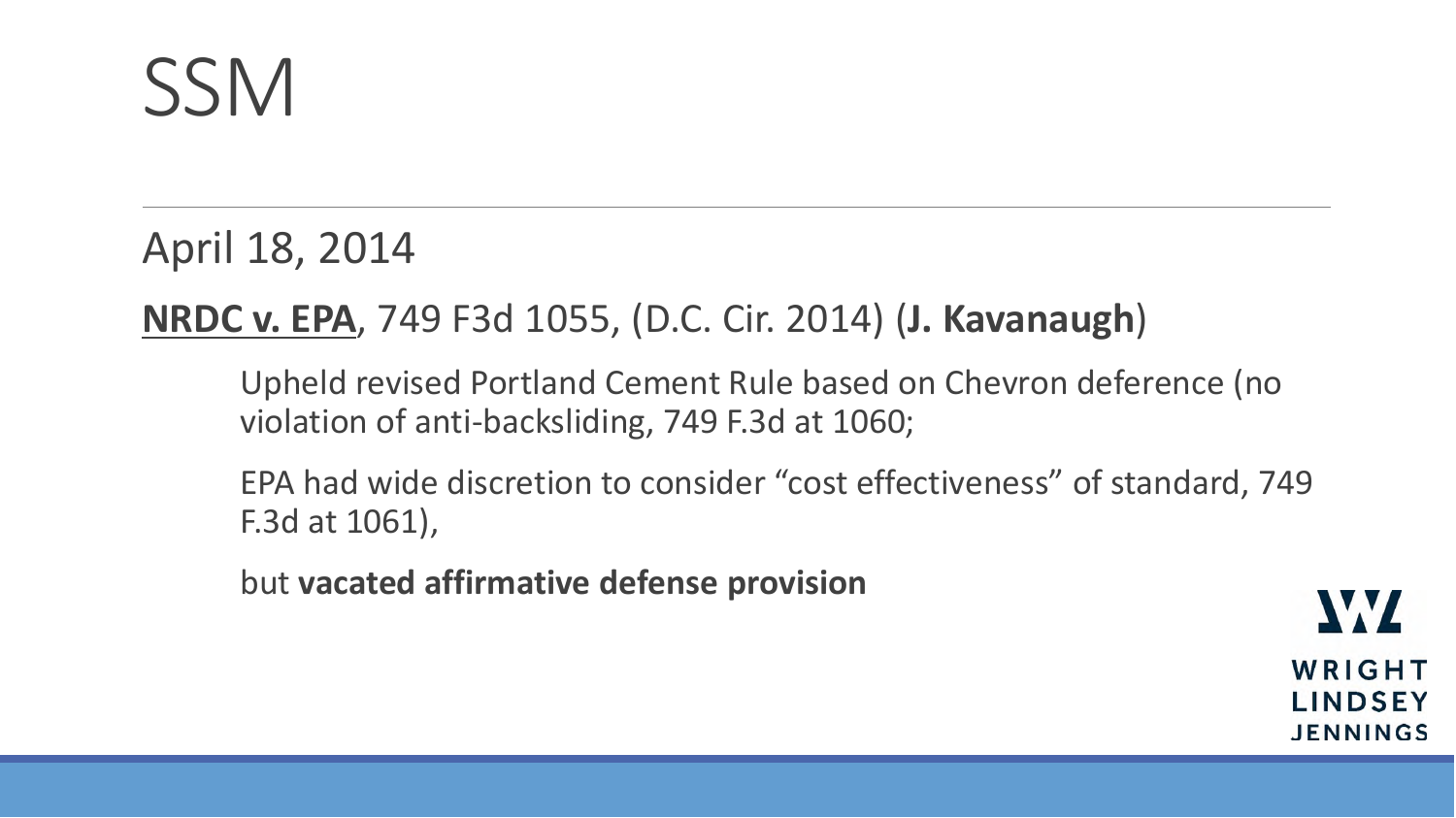#### **NRDC v. EPA**, 749 F3d 1055, (D.C. Cir. 2014) (**J. Kavanaugh**)

42 USC § 7604 allows citizens suits in federal court for violations

1990 CAA amendments allowed court to award penalties for violations;

Penalty assessment criteria, 42 USC §7413

The judiciary determines the scope of judicial power, not an executive agency

Whether penalties are appropriate is up to the court

**Did not decide whether affirmative defenses in SIPs are allowed**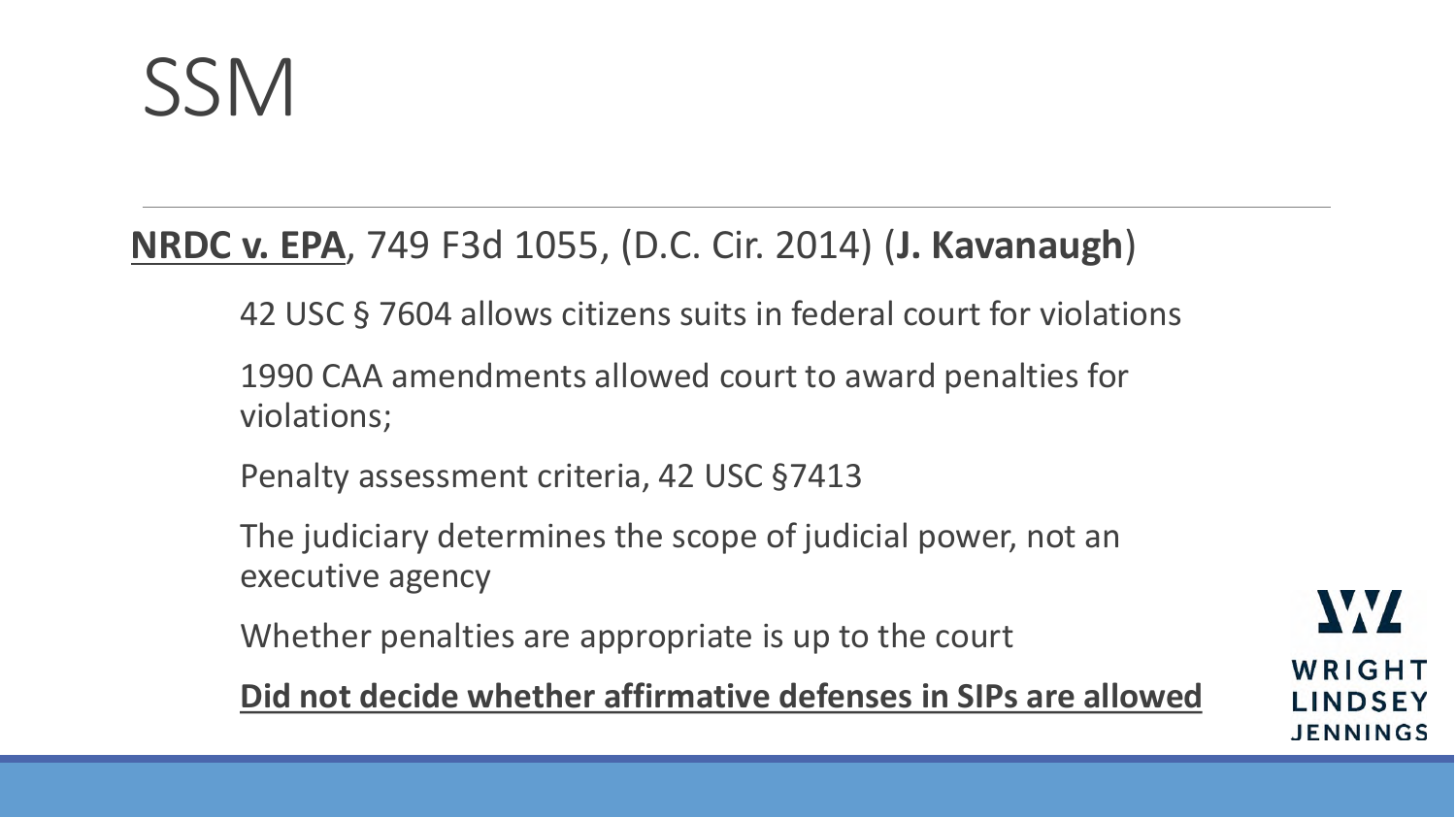**UNITED STATES SUGAR CORP. v. EPA**, 830 F.3d 579 (D.C. Cir., July 29, 2016)

> CAA does not require EPA to account for malfunction events in establishing standards

It was reasonable for EPA to exclude unpredictable events in establishing MACT floors

EPA can account for malfunctions through its enforcement discretion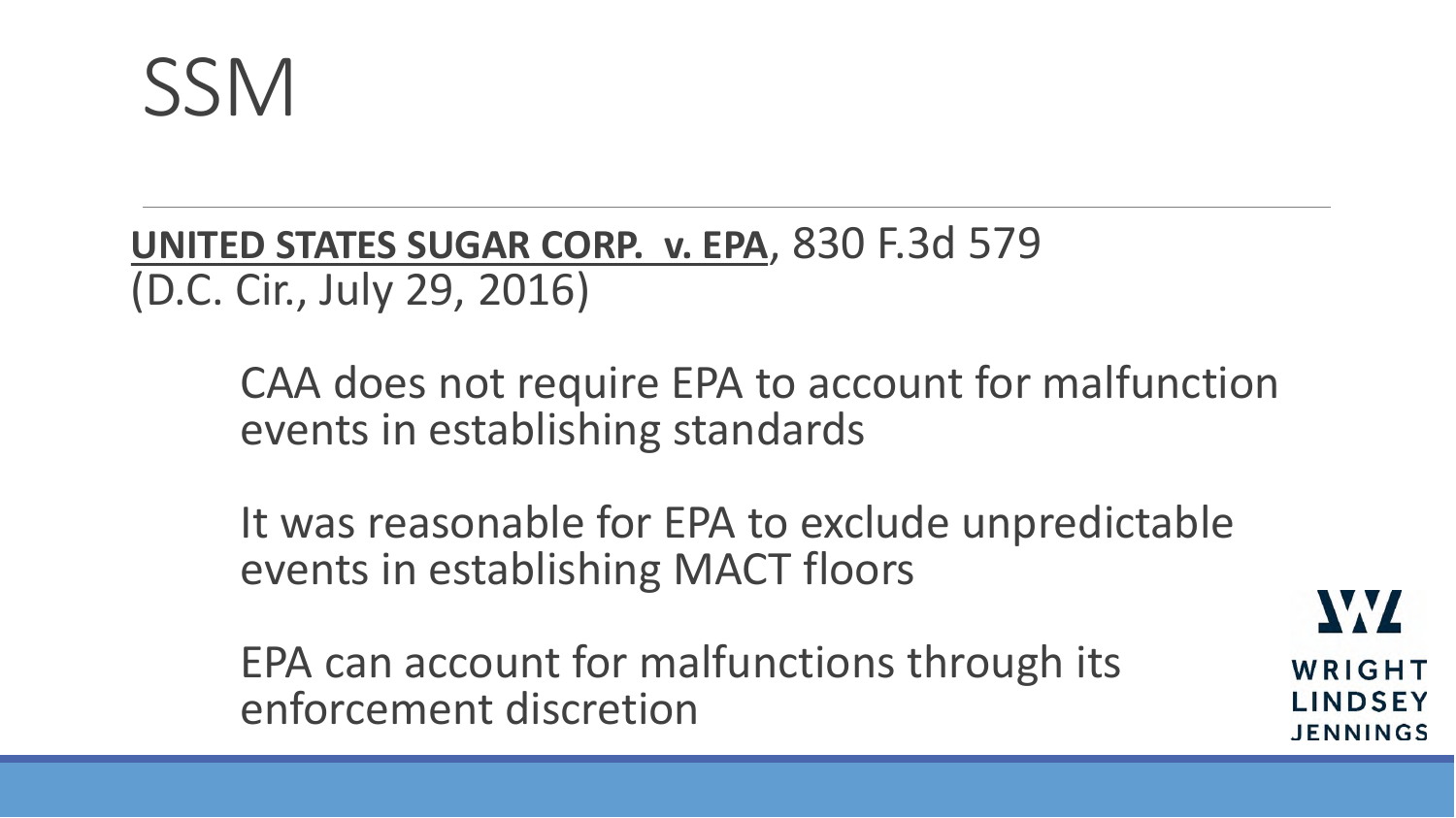June 12, 2015

**EPA Final SIP Call** - Restatement and Update of EPA's SSM Policy Applicable to SIPs; Findings of Substantial Inadequacy; and SIP Calls to Amend Provisions Applying to Excess Emissions During Periods of Startup, Shutdown and Malfunction, 80 F.R. 33840 (June 12, 2015)

Deadline for corrected SIP submittal was Nov. 22, 2016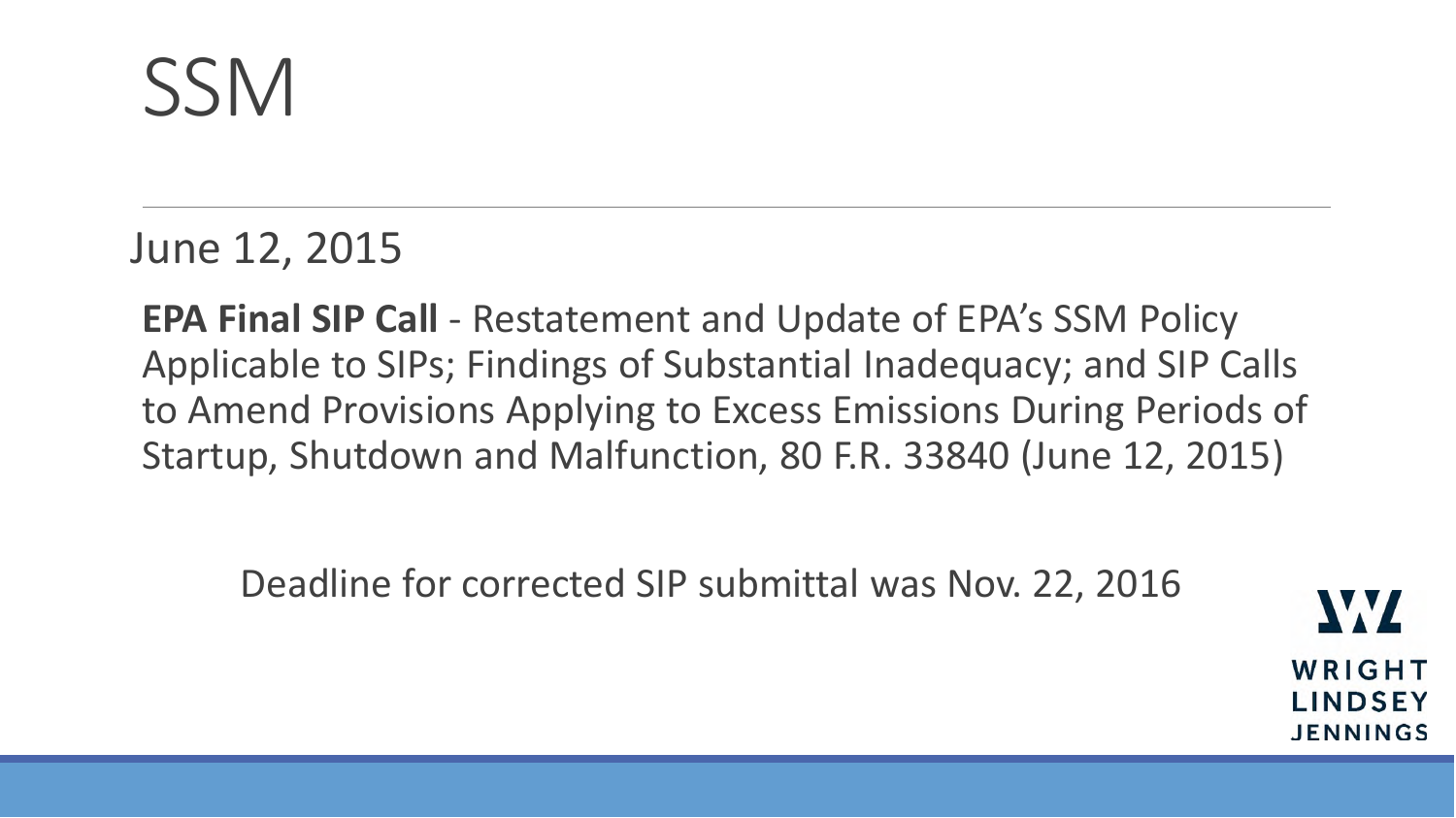June 12, 2015

Petition for Review, Walter Coke, Inc. v. EPA, Docket 15-1166

Petition for Review Fl. Elec. Power Coordinating Comm. v. EPA, Docket 15-1239

State of Arkansas is a party

June 14, 2016

**EPA Proposed Rule**, Removal of Title V Affirmative Defense Provisions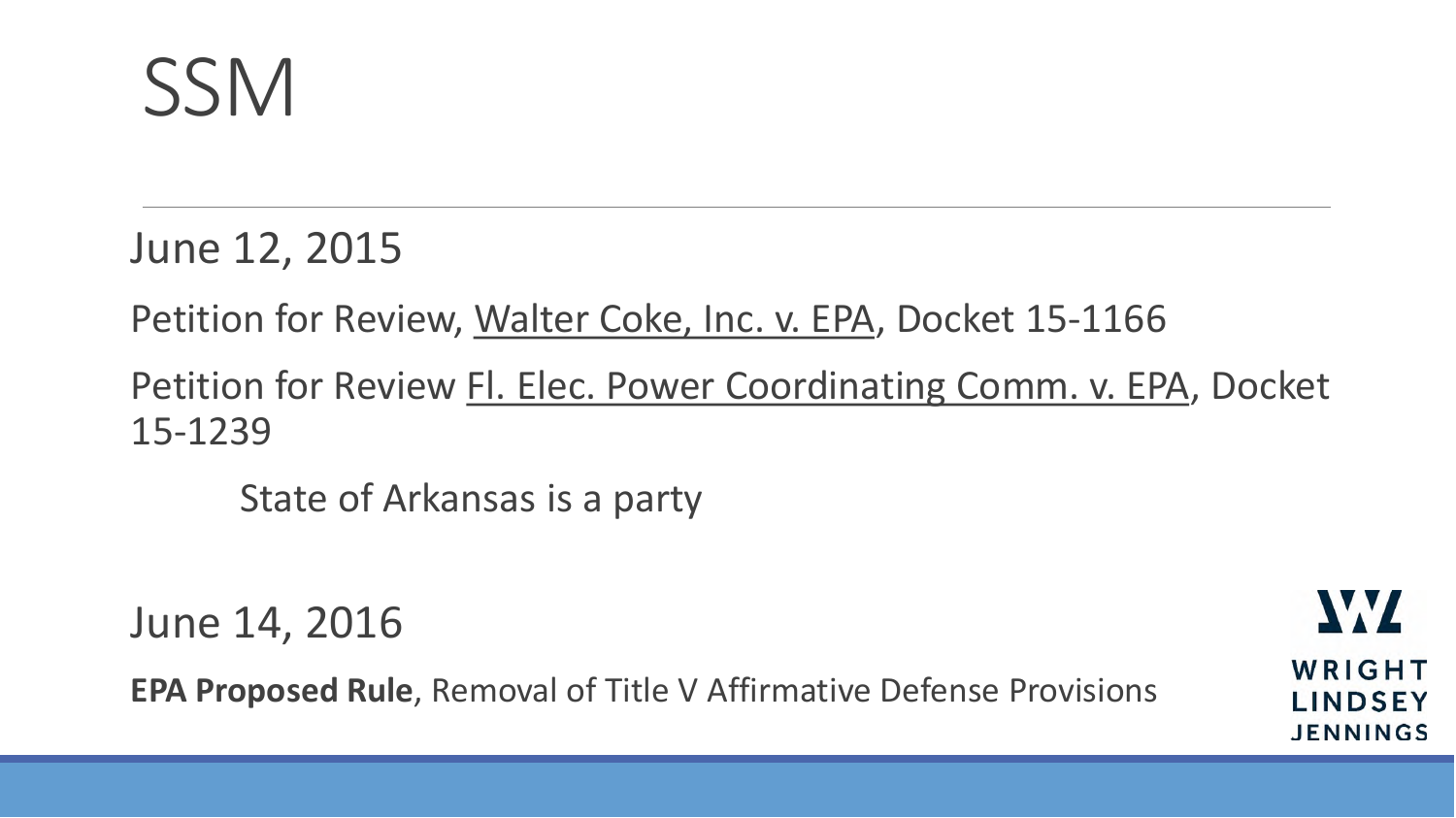**SSM** 

Nov. 8, 2016 Election Day

March 15, 2017 **TX Petition for Reconsideration of SSM SIP Call** April 24, 2017 **Fl. Elec. Power Coordinating Comm. case held in abeyance** October 6, 2018 **EPA Grants TX Petition for Reconsideration**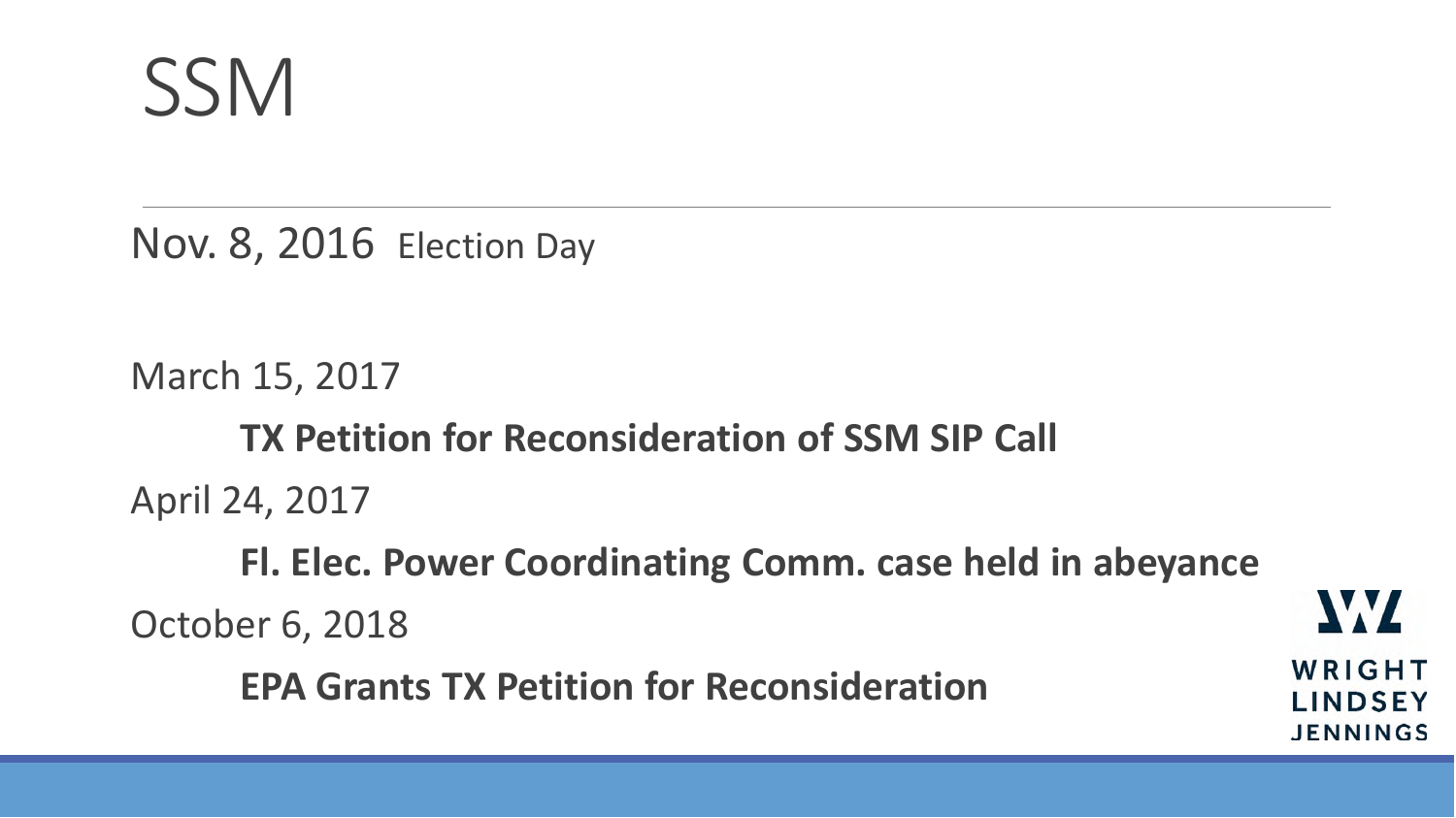April 29, 2019

#### **EPA Proposed Withdrawal of TX SIP Call**, 84 F.R. 17986 (comment period ended June 28, 2019)

June 5, 2019

**EPA Proposed Approval of NC NOx SIP for Large Internal Combustion Engines and Withdrawal of NC SSM SIP Call**, 84 F.R. W 26031 (comment period ended August 5, 2019)WRIGHT

**LINDSEY** 

**JENNINGS**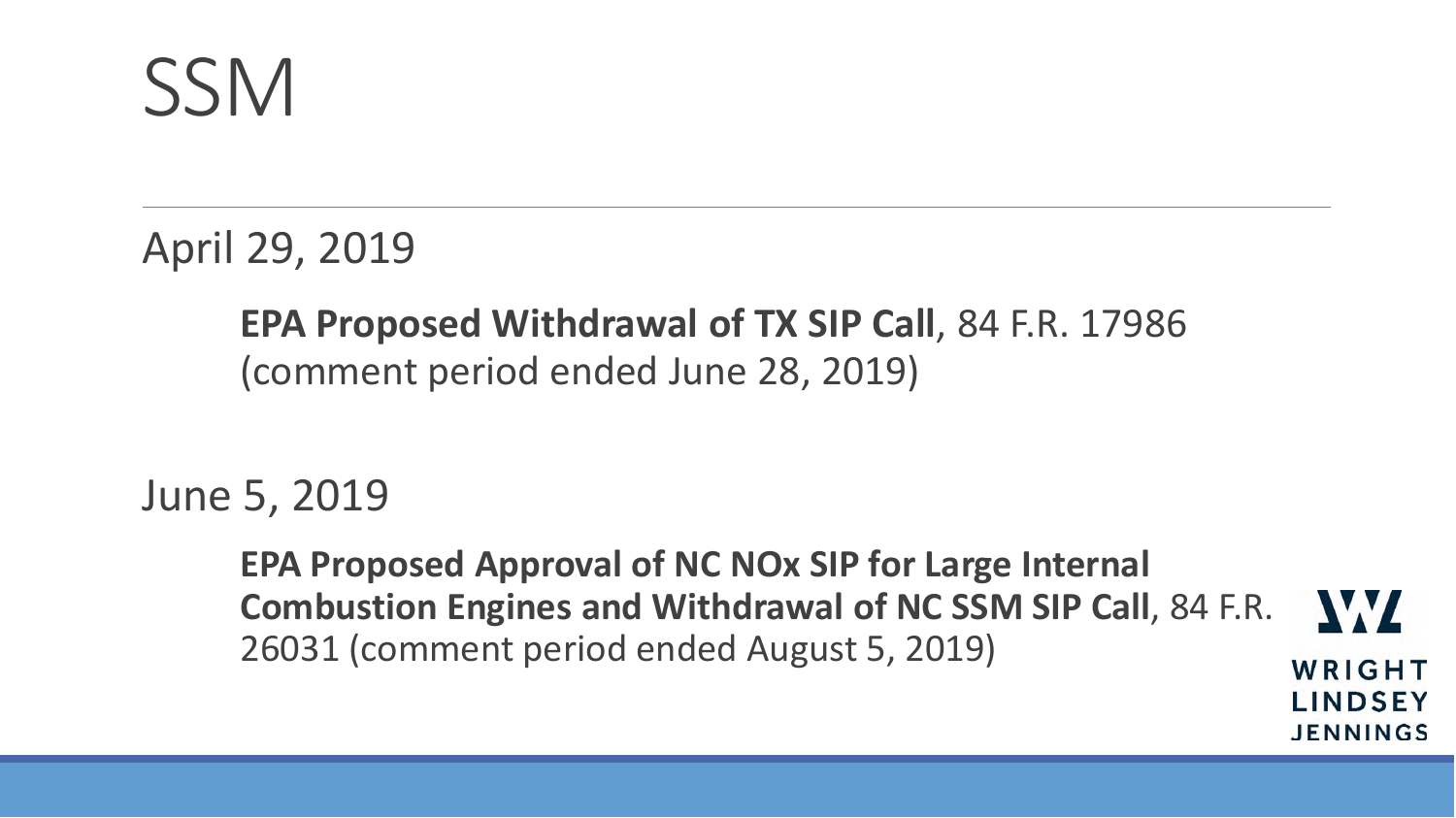**Aug. 7, 2019**

**EPA Status Report**, Fl. Elec. Power Coordinating Group, D.C. Cir. 15-1239, August 7, 2019

**EPA continuing review of the 2015 SSM SIP Call Rule**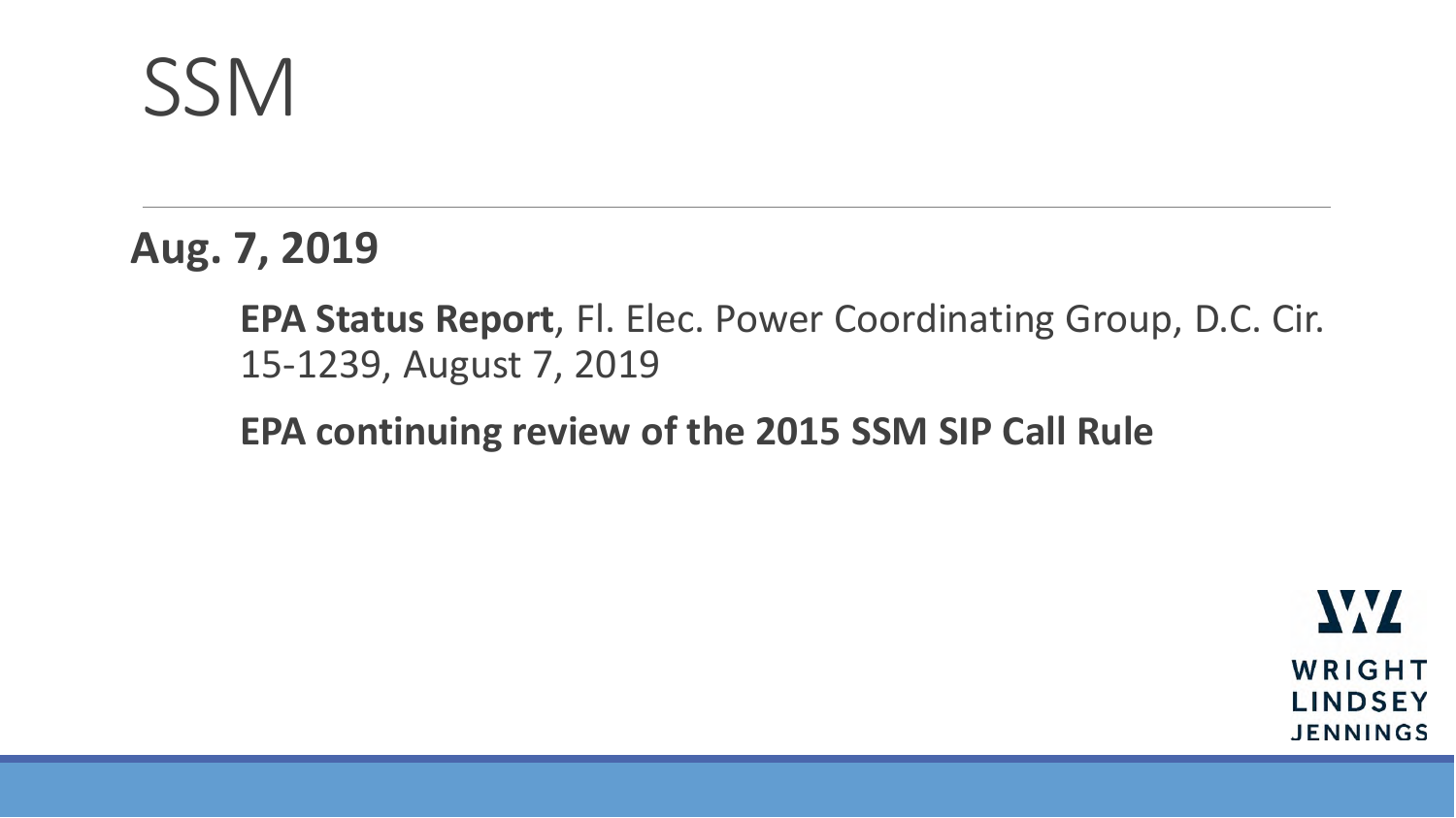#### Arkansas SIP Provisions

#### **Reg. 19.601 Upset Conditions** (since at least 1997)

For purposes of this paragraph, "upset condition" shall be defined as **exceedences of applicable emission limitations lasting 30 or more minutes,** in the aggregate, during a 24-hour period, **unless otherwise specified in an applicable permit or regulation (such as New Source Performance Standards [NSPS] regulations)**. All upset conditions, resulting in violation of an applicable permit or regulation, shall be reported to the Department. Any source exceeding an emission limit established by the Plan or applicable permit shall be deemed in violation of said Plan or permit and shall be subject to enforcement action. **The Department may forego enforcement action** for federally regulated air pollutant emissions given that the person responsible for the source of the excess emissions does the following: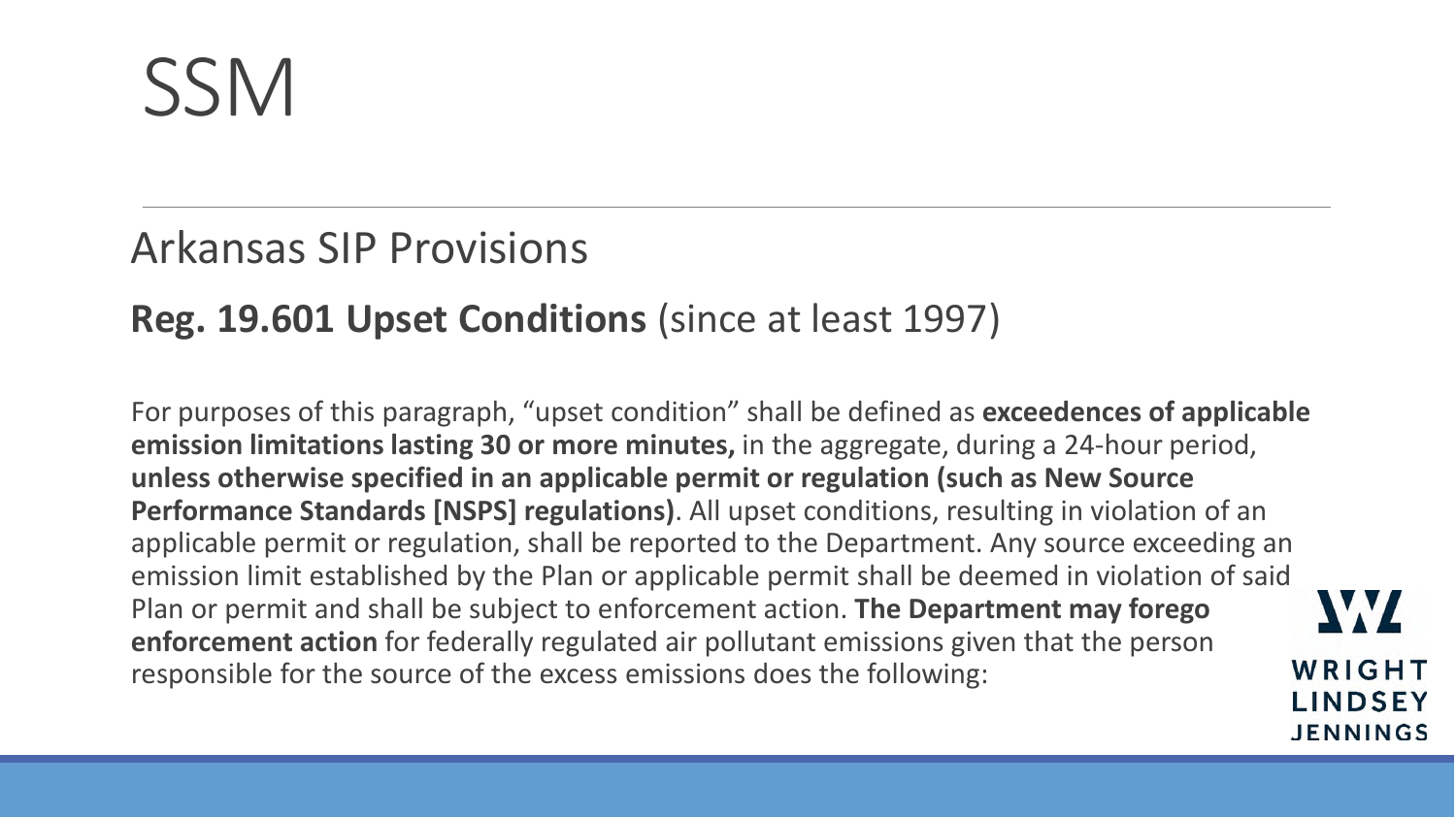#### Arkansas SIP Provisions

#### **Reg. 19.602 Emergency Conditions** (since at least 1997)

An "emergency" means **any situation arising from the sudden and reasonably unforeseeable events beyond the control of the source**, including natural disasters, which situation requires immediate corrective action to restore normal operation, and that causes the source to exceed a technology-based emission limitation under the permit, due to unavoidable increases in emissions attributable to the upset condition. An emergency shall not include non-compliance to the extent caused by improperly designed equipment, lack of preventive maintenance, careless or improper operation, or operator error.

An emergency **constitutes a complete affirmative defense** to an action brought for noncompliance with such technology-based limitations if the following conditions are met.

WRIGHT **LINDSEY JENNINGS** 

WZ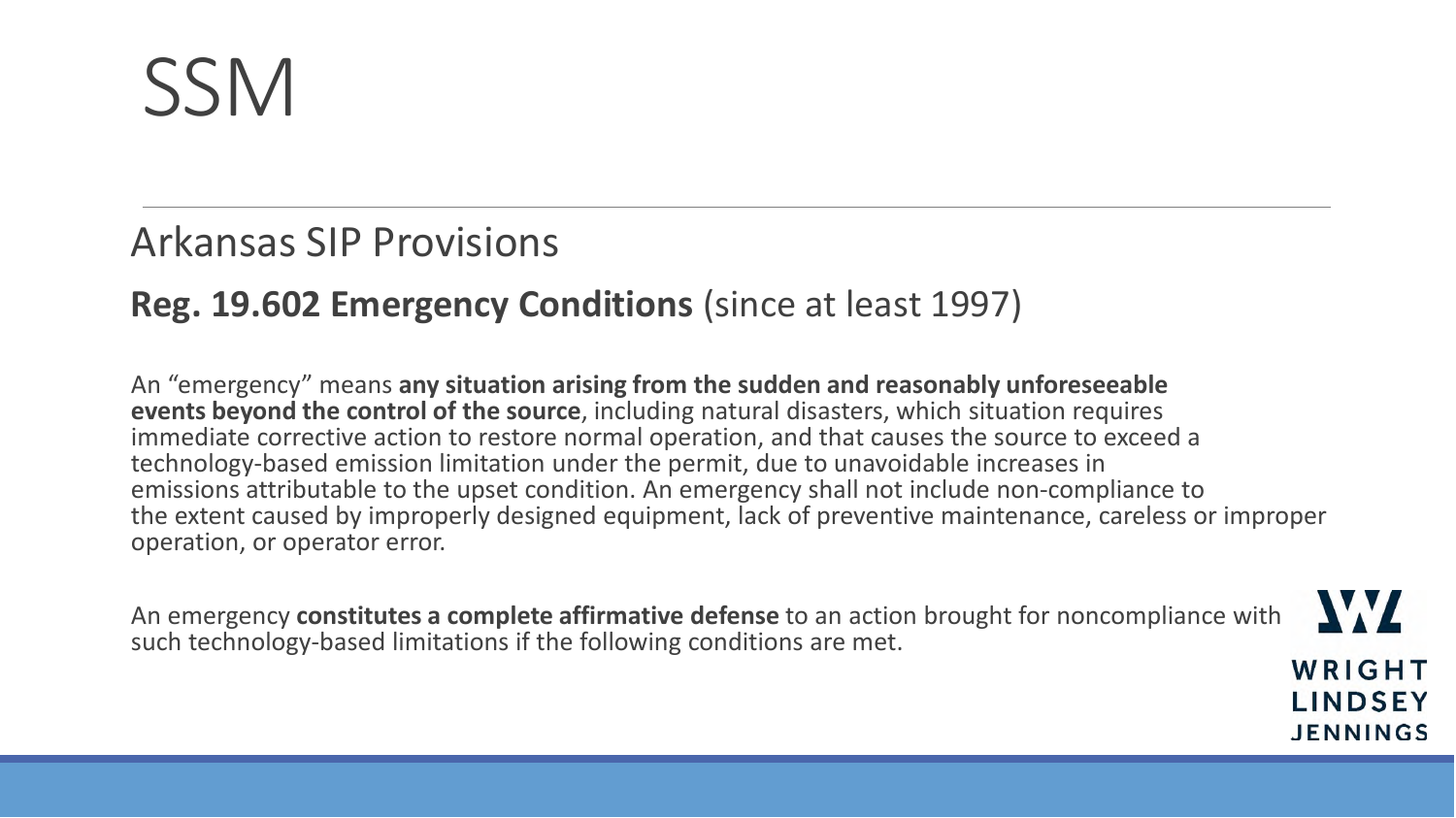#### ARKANSAS PC&E COMMISSION DOCKET 16-001-R (April 15, 2016)

removal of language providing for an affirmative defense during periods of startup, shutdown and malfunction as stated in Reg. 19.602 and Reg. 19.1004(H) and replacement with language providing factors for the Director's consideration in determining whether enforcement action is warranted.

#### Motion to Withdraw Rulemaking (Sept. 14, 2018)

The Arkansas Attorney General joined in a lawsuit challenging EPA's action. Oral arguments in the legal challenge to EPA's SSM SIP Call were originally scheduled for May 8, 2017; however, the current EPA administration requested that the oral arguments be extended to provide adequate time for the appropriate time to fully review the SSM SIP Call. EPA indicated that the prior positions taken by the Agency with respect to the SSM SIP Call "may not necessarily reflect its ultimate conclusions after [their review of that action] is complete."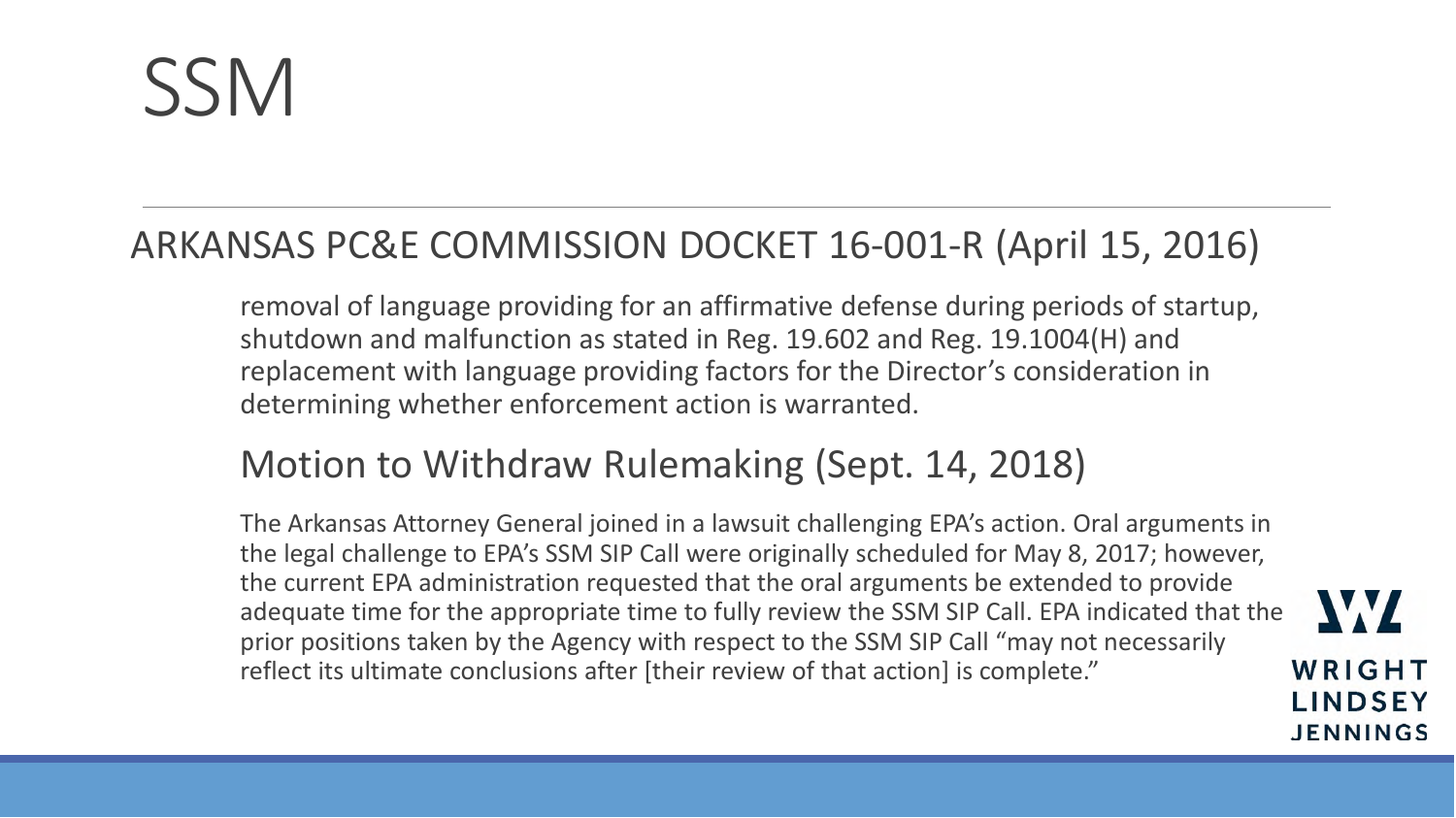October 9, 2020

EPA Memo - Inclusion of SSM provisions in SIPs

Can states have SSM provisions in SIPs?

Section 110 (SIPs) and Section 112 (HAPs) are very different

States have no role in setting 112 standards and limited flexibility

States have "virtually absolute power" in SIPs as long as NAAQS are met

- Exemptions and discretion OK if SIP protects NAAQS by design
- Requires multi-factor, in-depth analysis of SIP

- Affirmative defenses OK if narrowly tailored and facility has made "every reasonable effort" to comply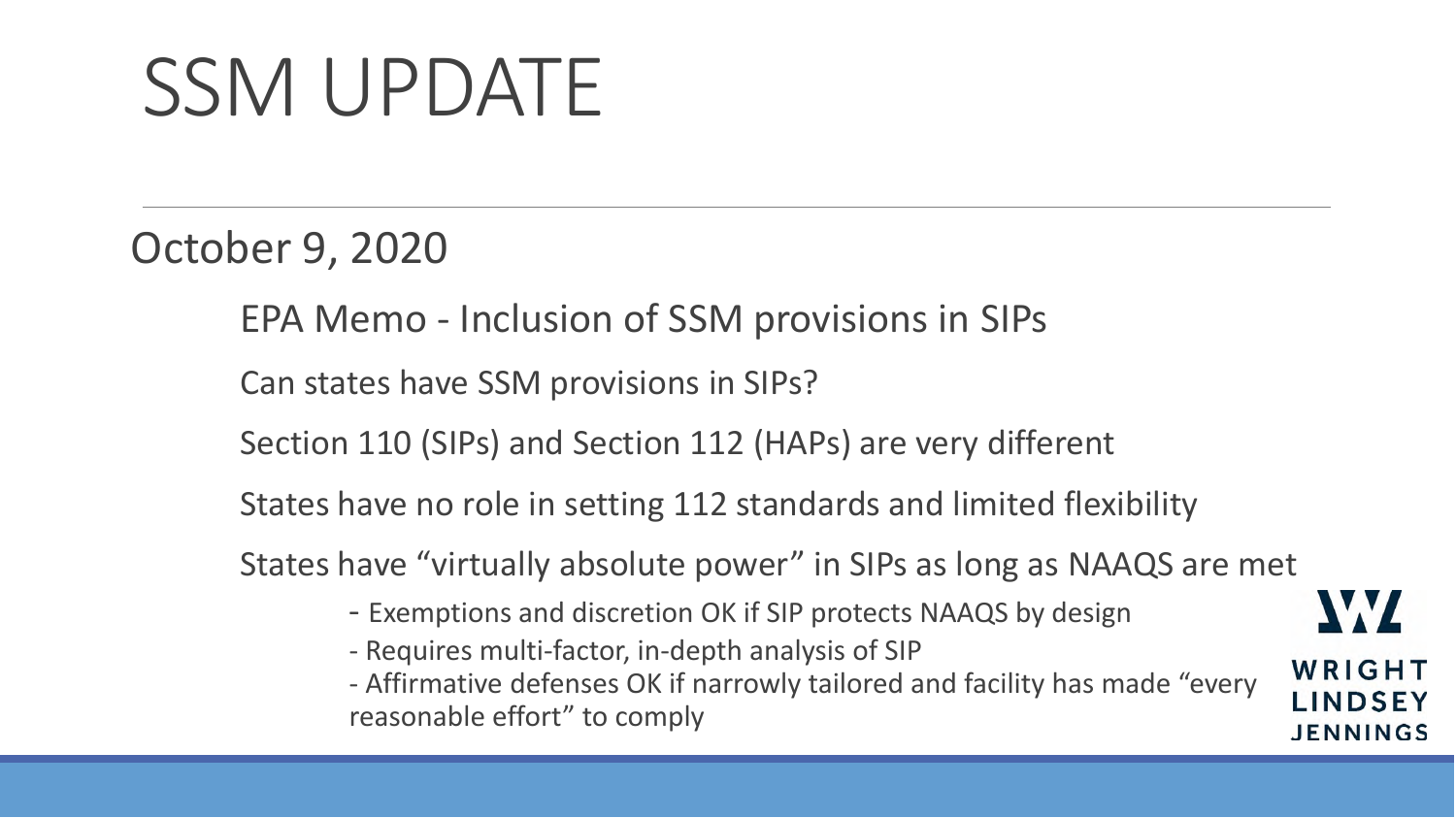### COOPERATIVE FEDERALISM?

- 
- 
- 
- 112 NESHAP/MACT EPA STANDARD
- 113 FED. ENFORCEMENT CITIZENS SUITS

501 TITLE V PERMITS EPA PROCEDURE

109 NAAQS EPA STANDARD

110 STATE SIPS STATES IMPLEMENT

111 NSPS EPA STANDARD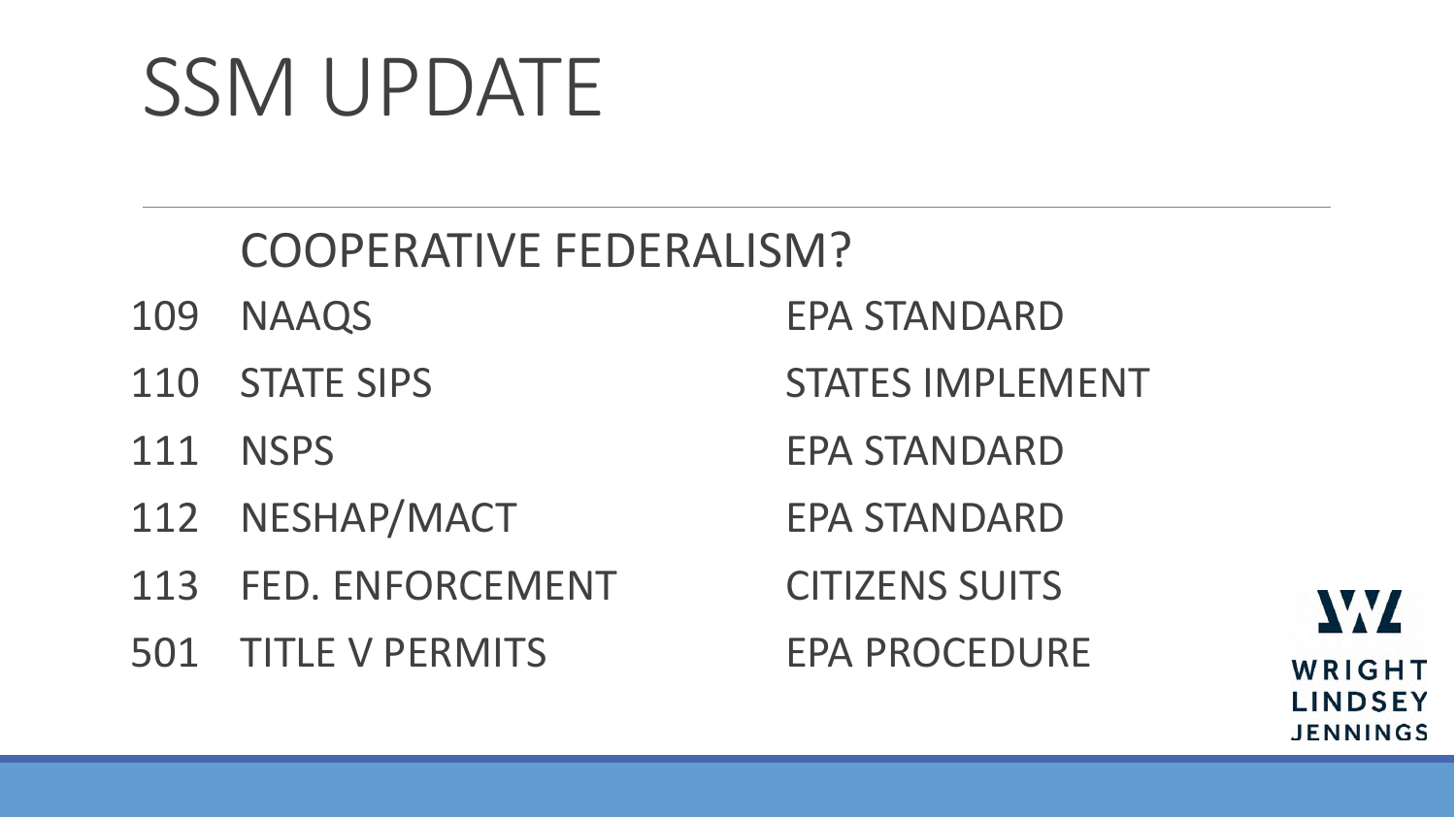November 3, 2020 Election Day

Jan. 20, 2021 – President Biden sworn in

March 11, 2021 – EPA Administrator Regan sworn in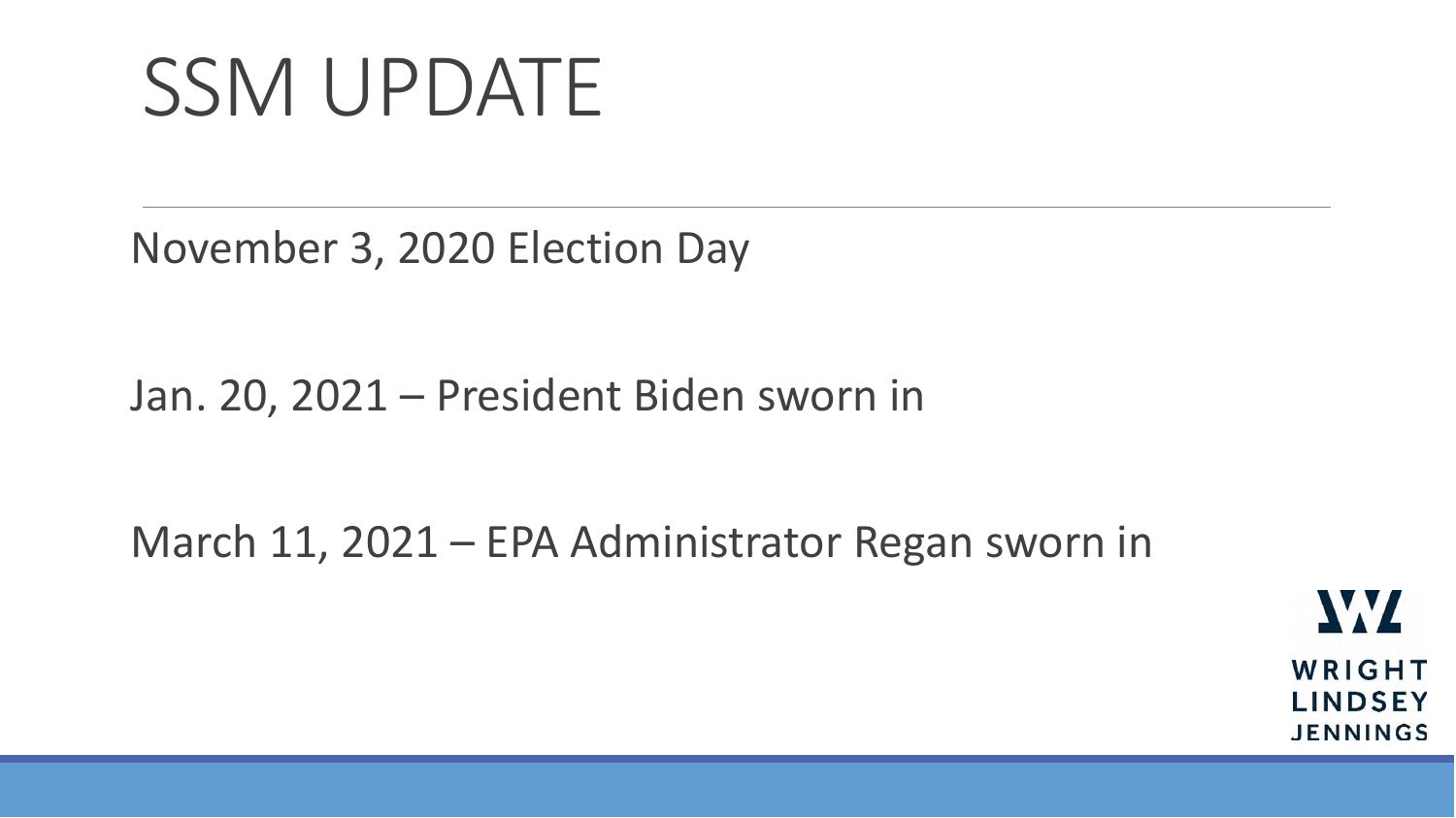March 11, 2021

Court Vacatur of Exemption From Emission Standards During Periods of Startup, Shutdown, and Malfunction, 86 F.R. 13819

This final rule amends the NESHAP General Provisions at 40 CFR part 63, subpart A, to remove universally the SSM exemptions contained in 40 CFR 63.6(f)(1) and (h)(1) from non-opacity and opacity emission standards, respectively, by deleting the phrase "except during periods of startup,shutdown, and malfunction." W

EPA has been codifying the court decision by **modifying SSM exemption**<br> **EPA has been codifying the court decision by modifying SSM exemption in individual NESHAP as they are opened for review and modificationI INDSEY** 

**JENNINGS**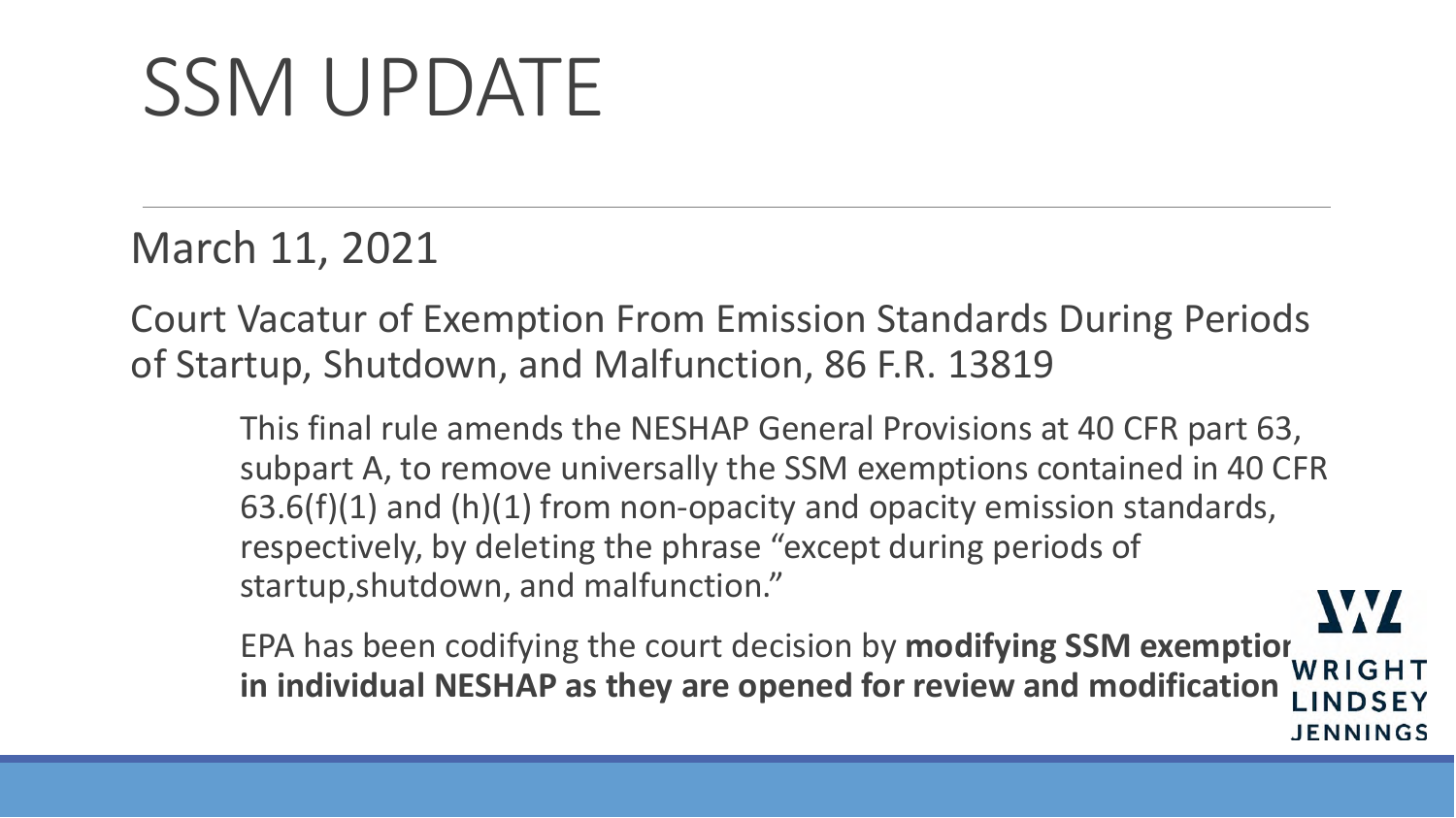September 8, 2021

Sierra Club v. Regan, USDC, N.D. Cal., 21-cv-6956

Lawsuit to compel EPA to take action on SSM SIP call submissions (31 agencies) or issue notice of failure to submit revised plans (12 agencies including Arkansas)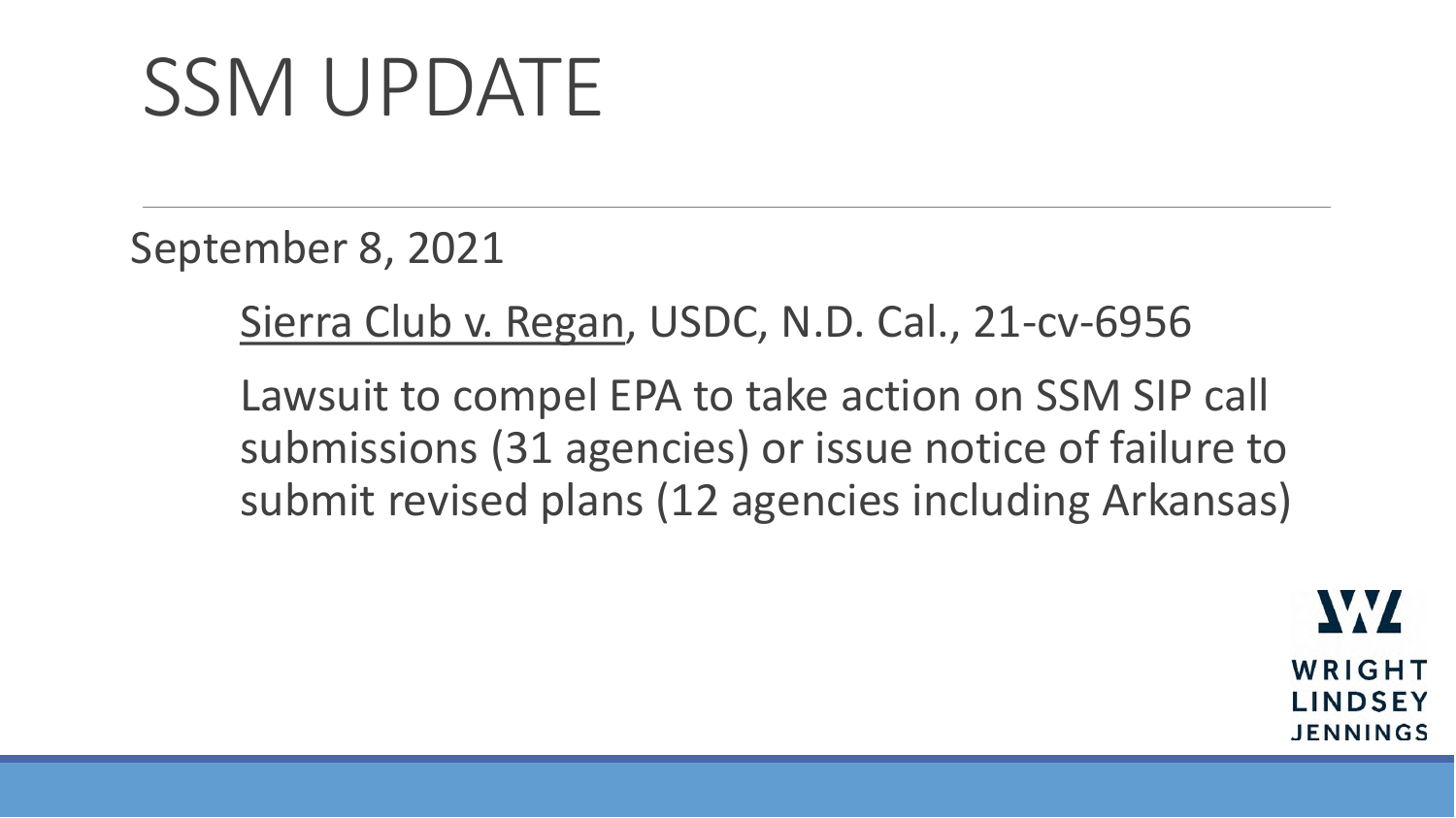September 20, 2021

EPA withdraws October 2020 memorandum regarding use of SSM provisions in SIPs

> SSM provisions generally viewed as inconsistent with CAA requirements

Exemptions, exclusions and affirmative defenses not consistent with CAA will not be approvable

Reverts to 2015 SIP Call analysis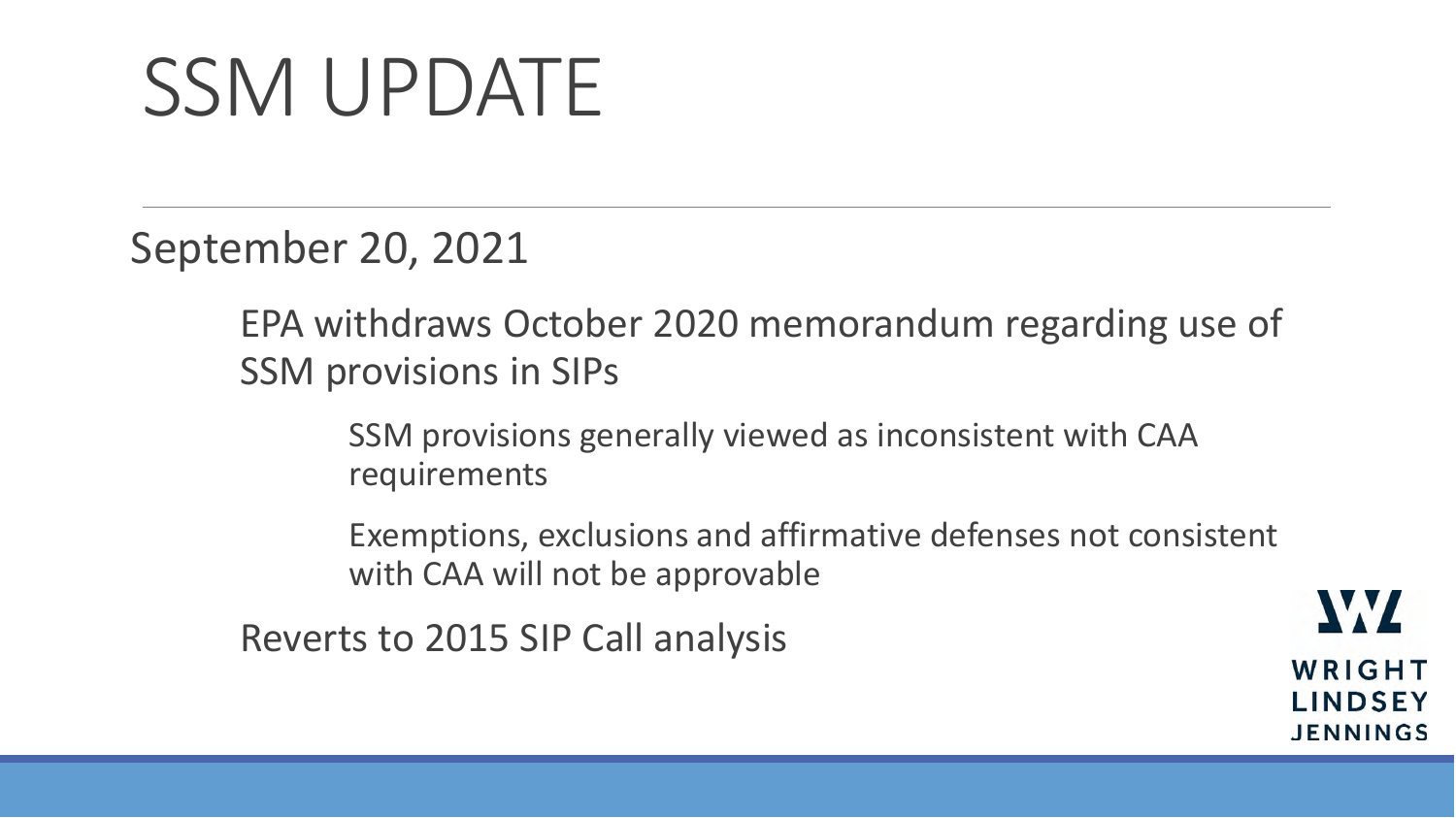January 12, 2022

EPA publishes notice of failure to submit, 87 F.R. 1680

Alabama, **Arkansas**, California—San Joaquin Valley Air Pollution Control District (APCD), District of Columbia, Illinois, Ohio, North Carolina— Forsyth County, Rhode Island, South Dakota, Tennessee—Shelby County, Washington—Energy Facility Site Evaluation Council (EFSEC), and Washington—Southwest Clean Air Agency (SWCAA).

Effective Feb. 11, 2022

Starts two year clock for FIP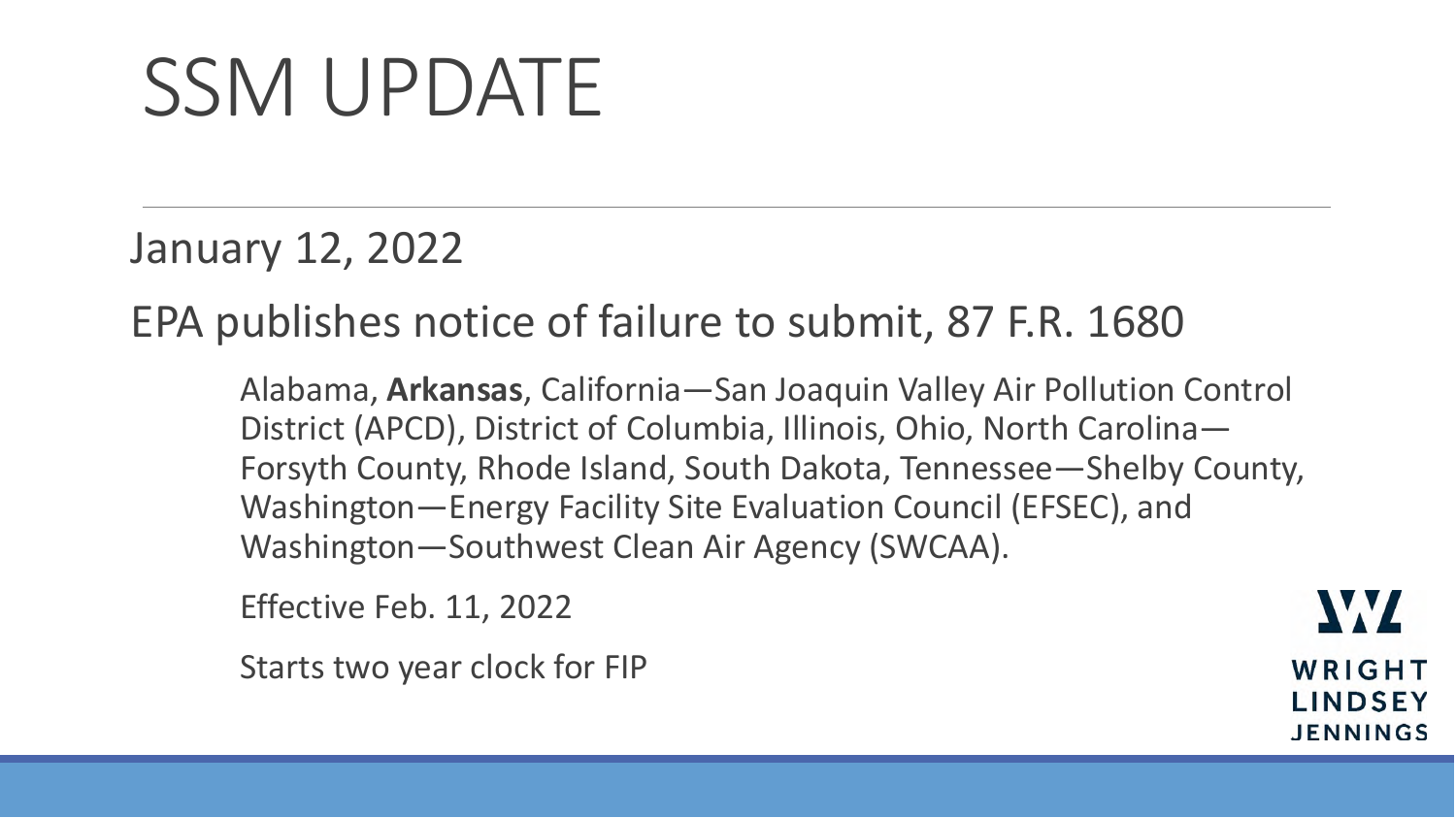#### FEBRUARY 17, 2022 – 87 F.R. 8952

EPA approves SIP revisions to Alaska "Excess Emissions" provision

Provides penalty relief in enforcement action for unavoidable excess emissions

Revision clarifies that all excess emissions are violations

Removes provision from EPA approved SIP; only applies to state enforcement

Does not preclude EPA or citizens from injunctive relief or penalties in federal court action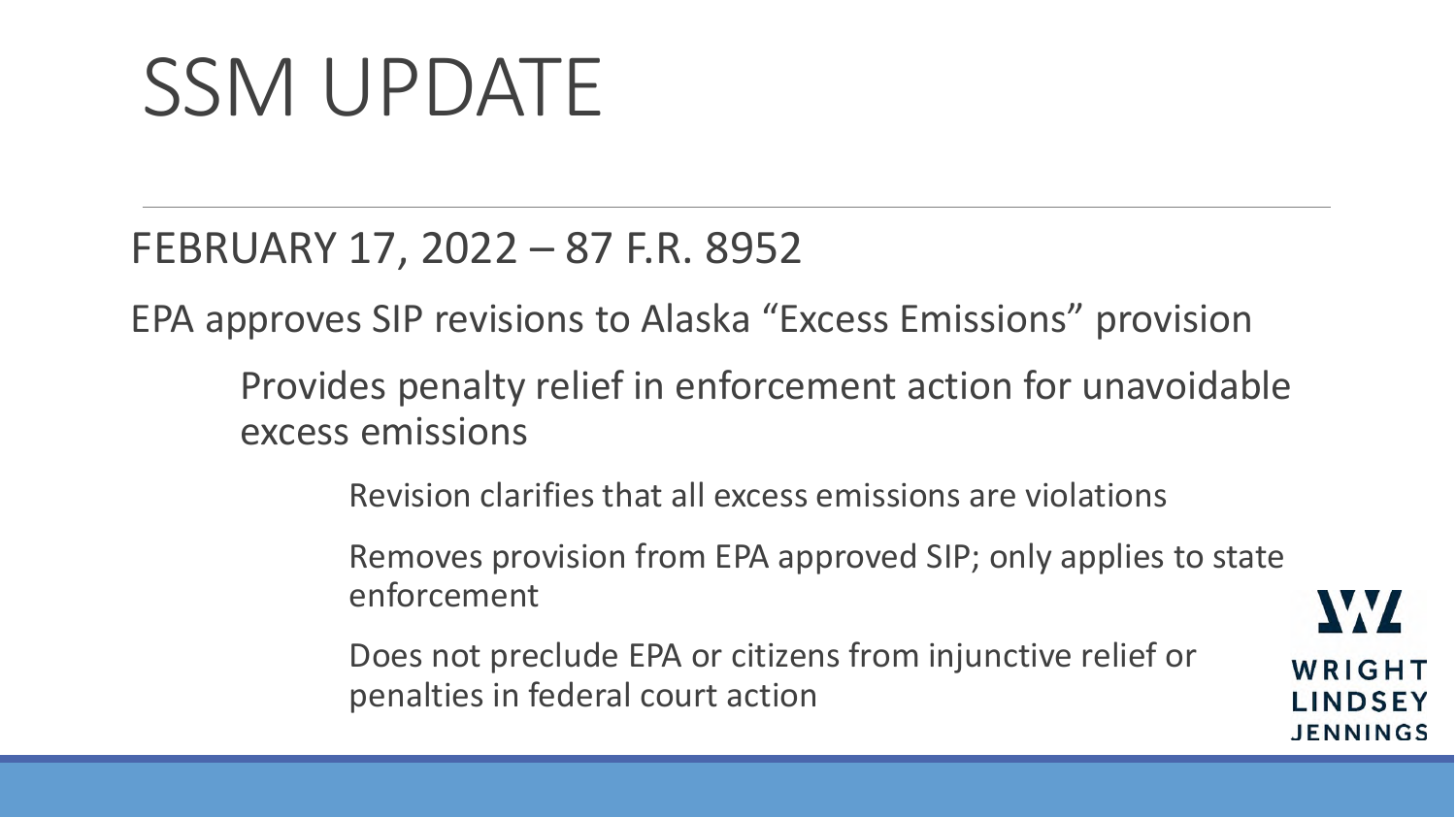APRIL 1, 2022 – 87 F.R. 19042

EPA renews 2016 proposal to remove Title V emergency affirmative defense provisions at 40 CFR 70.6(g) and 71.6(g).

Comment deadline was May 16, 2022

APC&EC Rule 26.707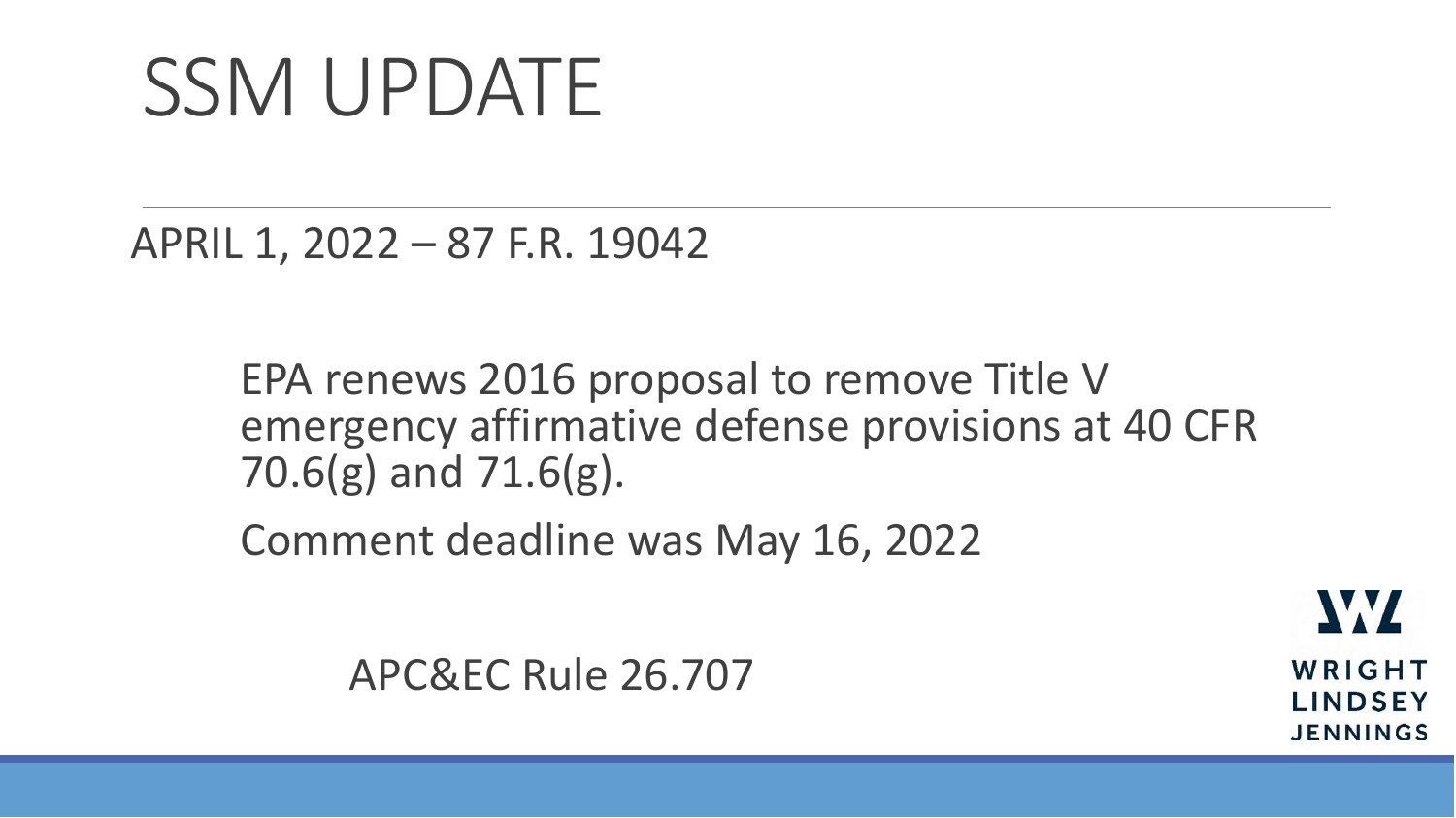April 11, 2022 – 87 FR 21118

Sierra Club v. Regan - Notice of proposed consent decree

Establishes schedule over next year for EPA to make final findings on SSM SIP call revisions for remaining agencies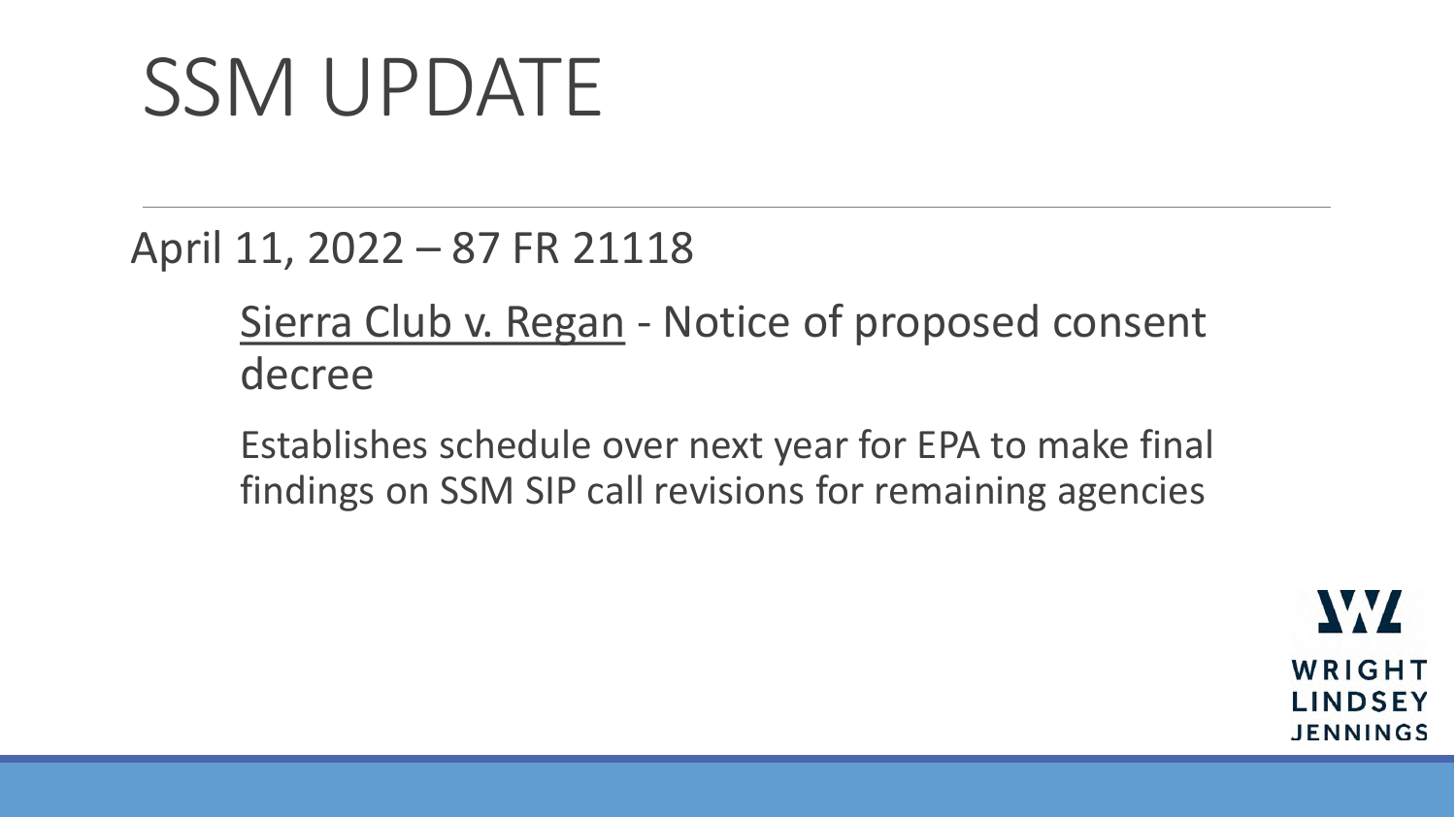Fl. Elec. Power Coordinating Comm. v. EPA, D.C. Cir. 15-1239

Case reactivated – Dec. 17, 2021

Supplemental briefs filed – Jan. and Feb. 2022

Oral argument – March 25, 2022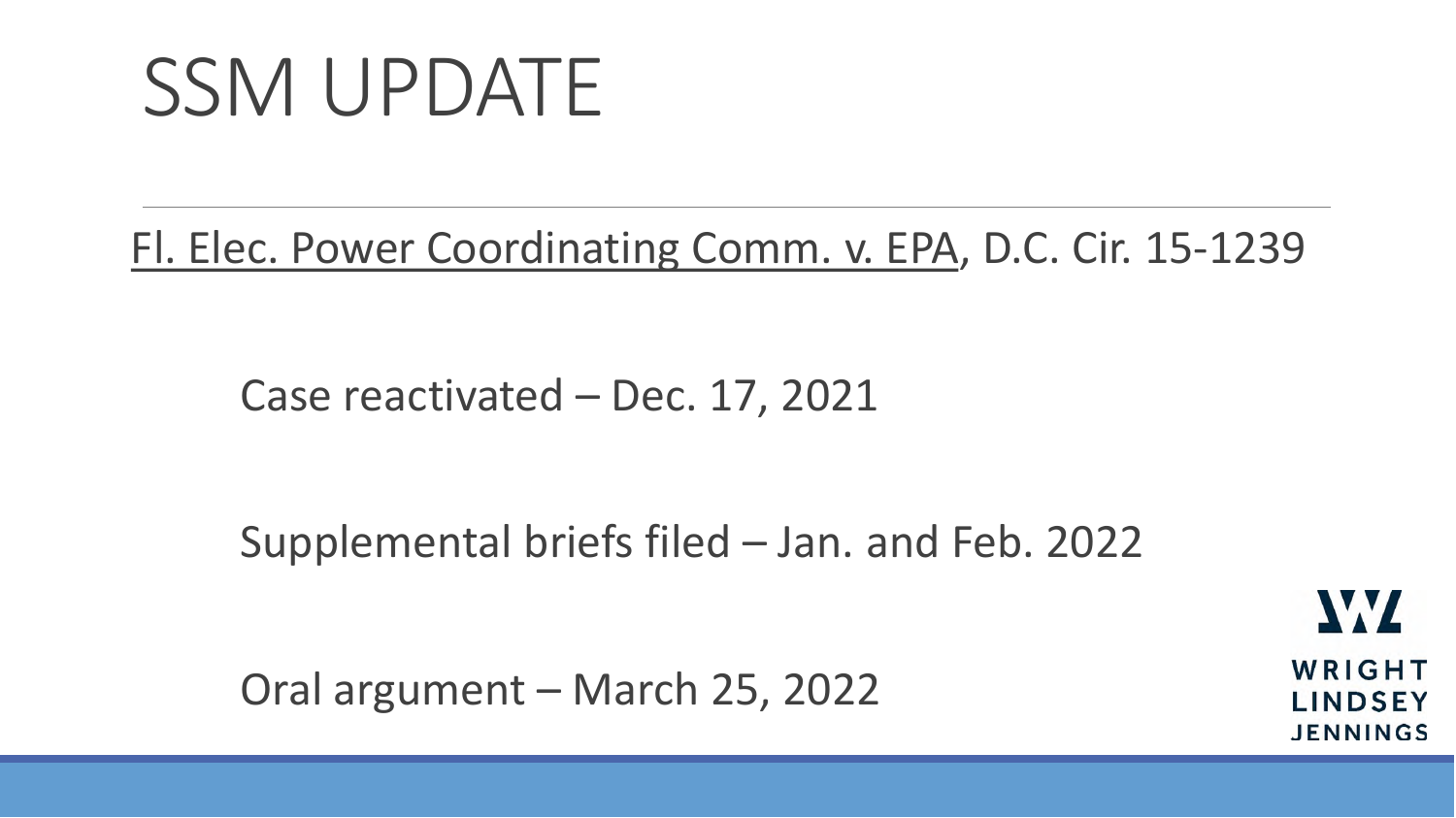Fl. Elec. Power Coordinating Comm. v. EPA

Involves EPA's approval of SSM provisions in SIPs

affirmative defenses

exclusions/exemptions

enforcement discretion

Does not involve EPA's power to set NSPS/HAPs standards

EPA approval makes SIP federally enforceable

Available as defense in citizens suit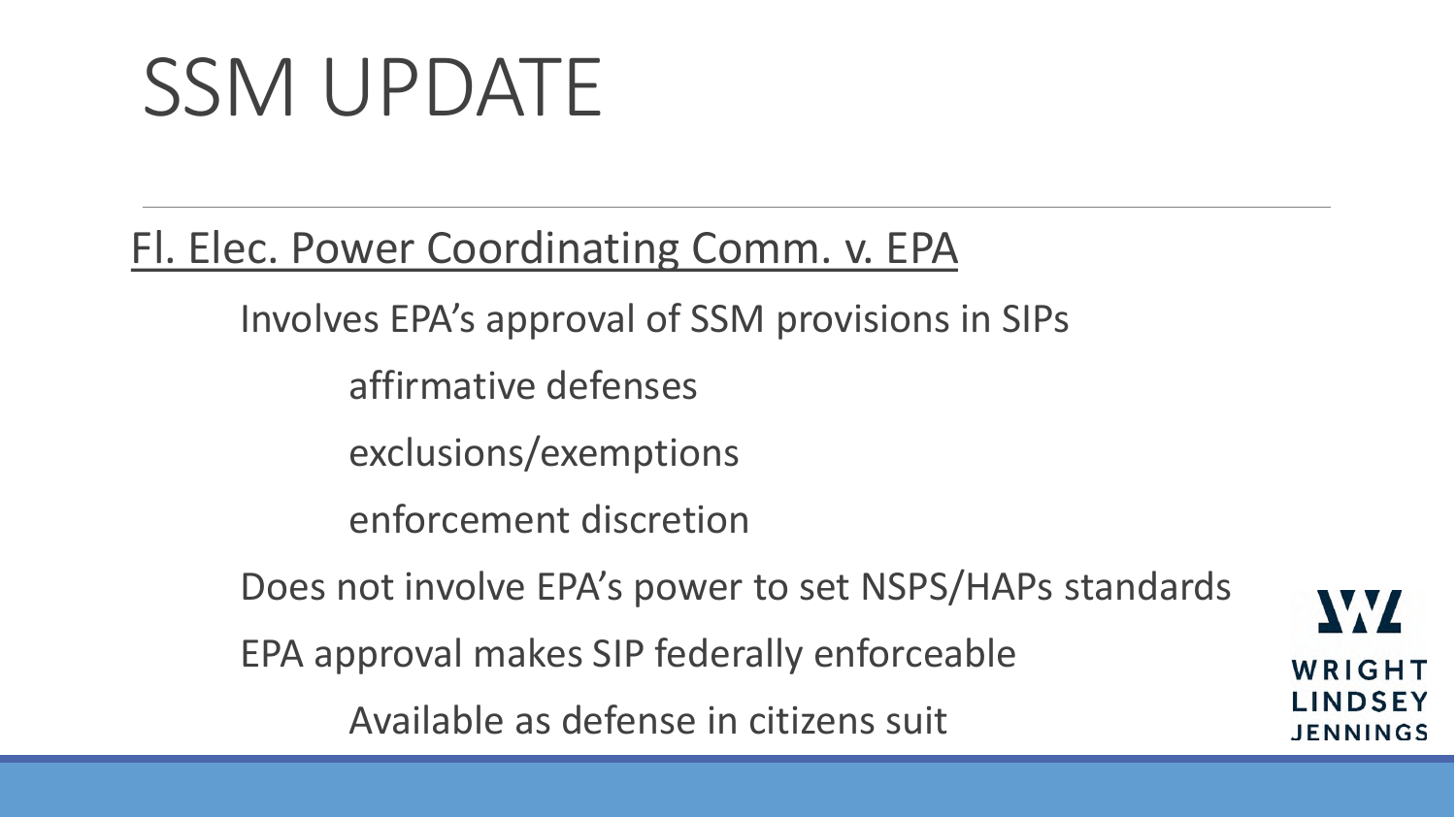Fl. Elec. Power Coordinating Comm. v. EPA

Substantive arguments

Prior rulings on SSM affirmative defenses only apply to EPA standard setting under section 111 and section 112

Those rulings do not apply to affirmative defense provisions in SIP implementation under section 110

Luminant case (EPA approved SIP SSM AD for malfunctions)

W

WRIGHT

**LINDSEY** 

**JENNINGS** 

NRDC v. EPA, fn 2 (recognizing Luminant case and not reaching SIP issue)

Cooperative federalism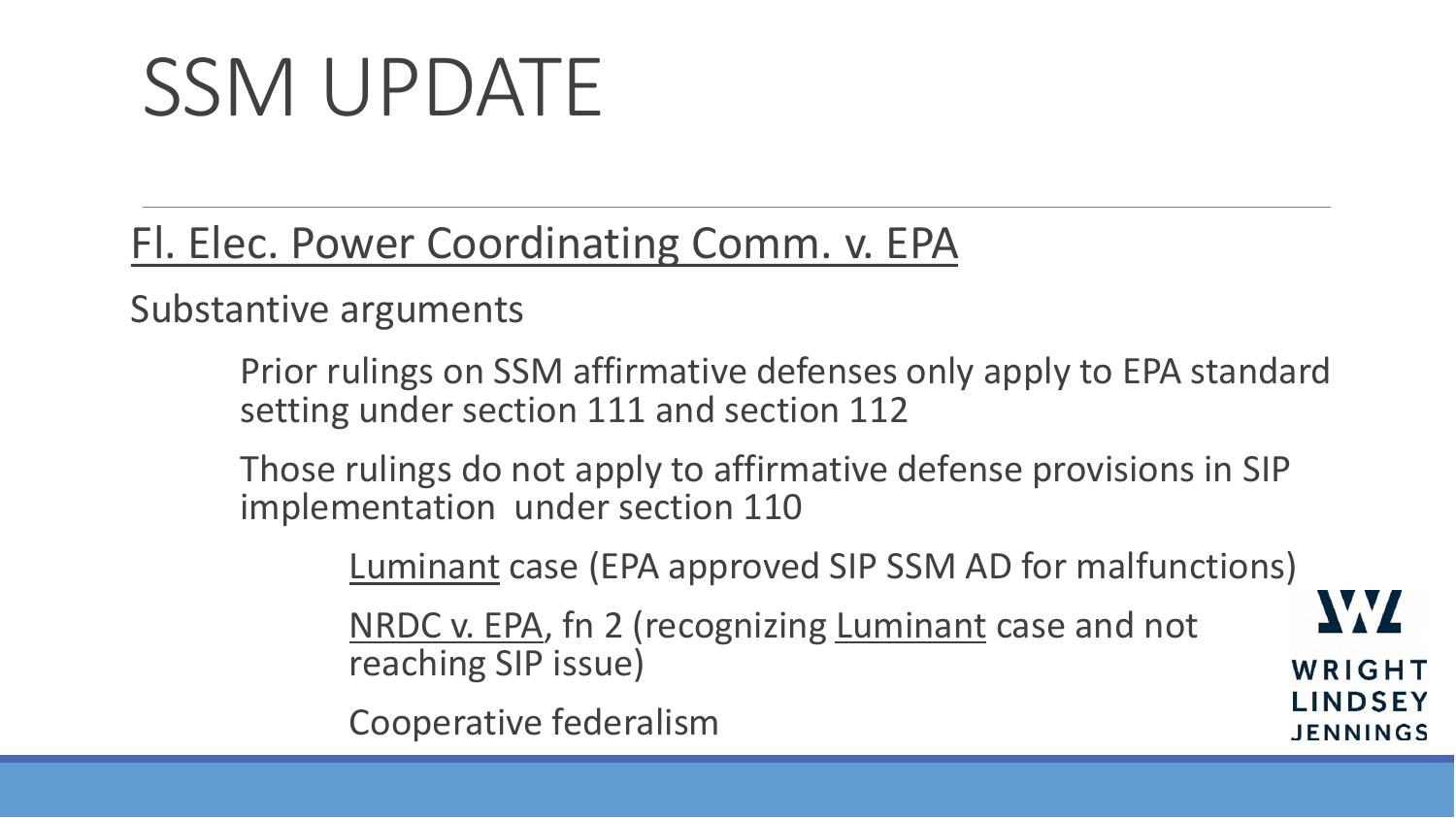Fl. Elec. Power Coordinating Comm. v. EPA

Procedural arguments

EPA did not justify its SIP call

Under section 110(k)(5), EPA must show that a SIP is "substantially inadequate" to achieve/maintain NAAQS

Requires a state-specific factual analysis; not a broad change in policy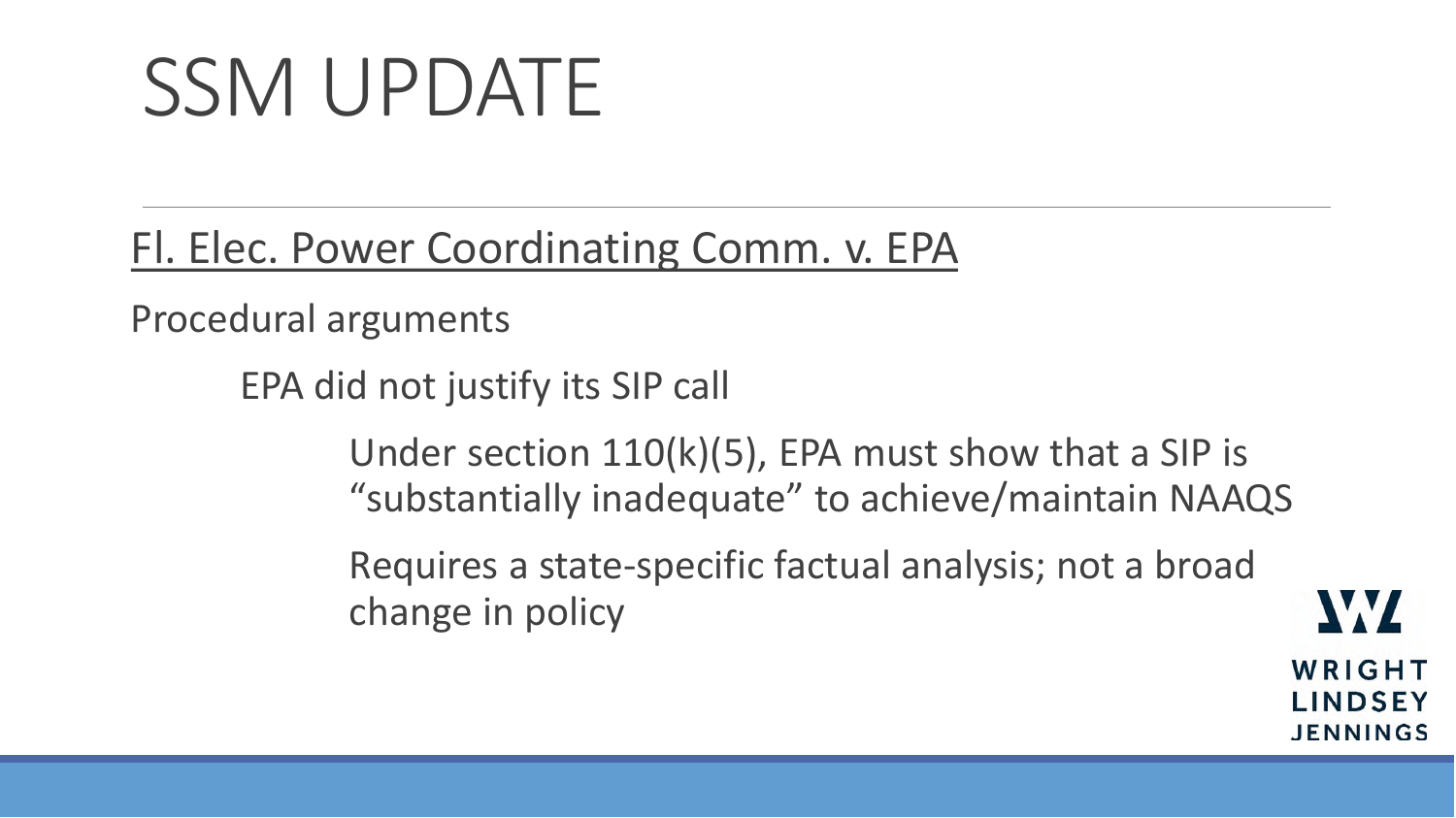May 5, 2022, 87 FR 26707

EPA Proposes to approve changes to SSM provisions in Indiana, Michigan and Minnesota SIPs

Indiana and Minnesota eliminated offending language from federally approved SIP

Michigan retained SSM provision as state-only enforceable, limited it to air toxics and nuisance, and removed SSM provision from federally approved SIP.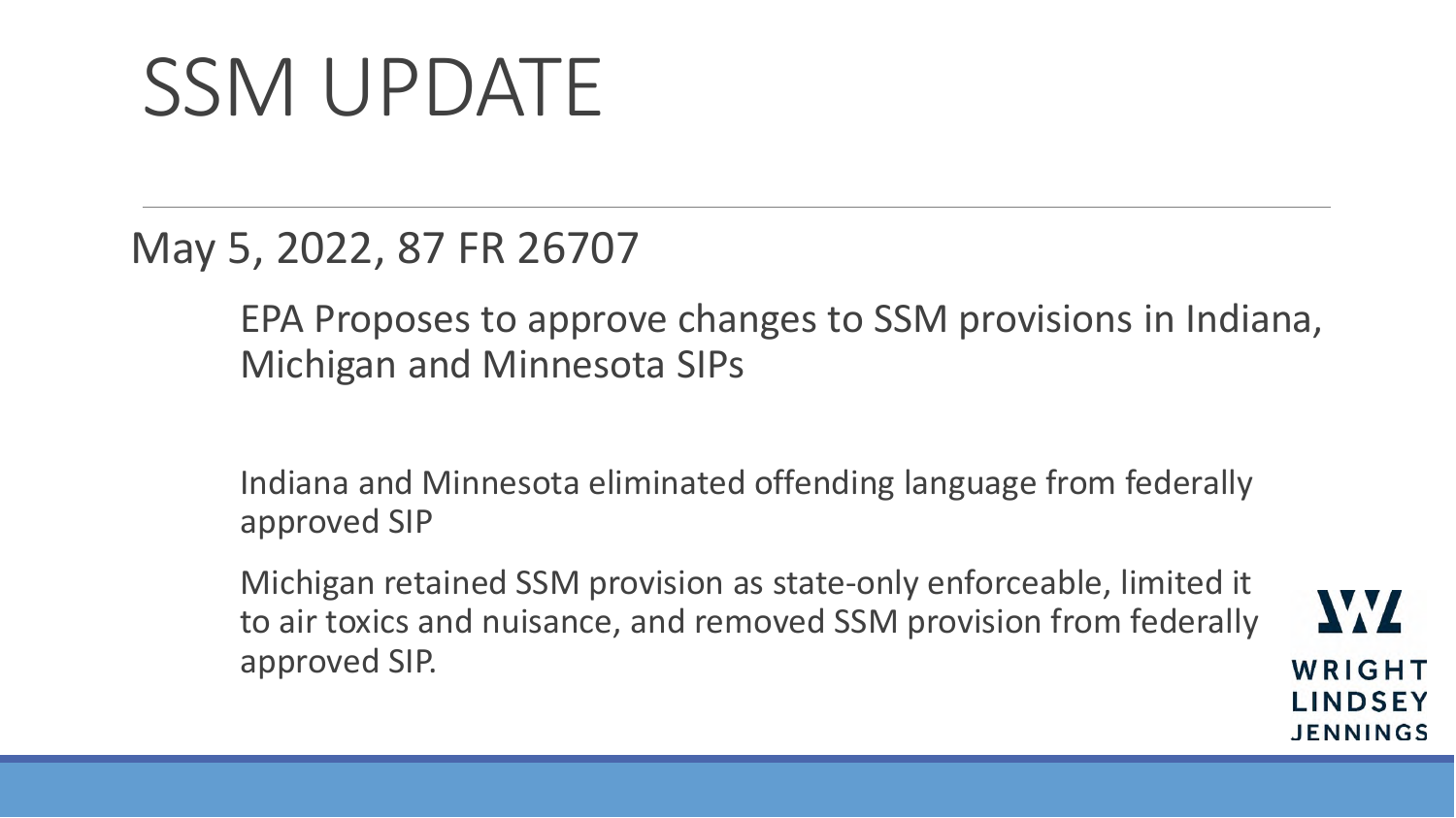May 16, 2022 – 87 F.R. 29710

Proposed Rule – Revised NSPS (Aab) for EAF Steel Plants

will override SSM exemptions in general NSPS provisions 40 CFR 60.11(c) and 60.8(c)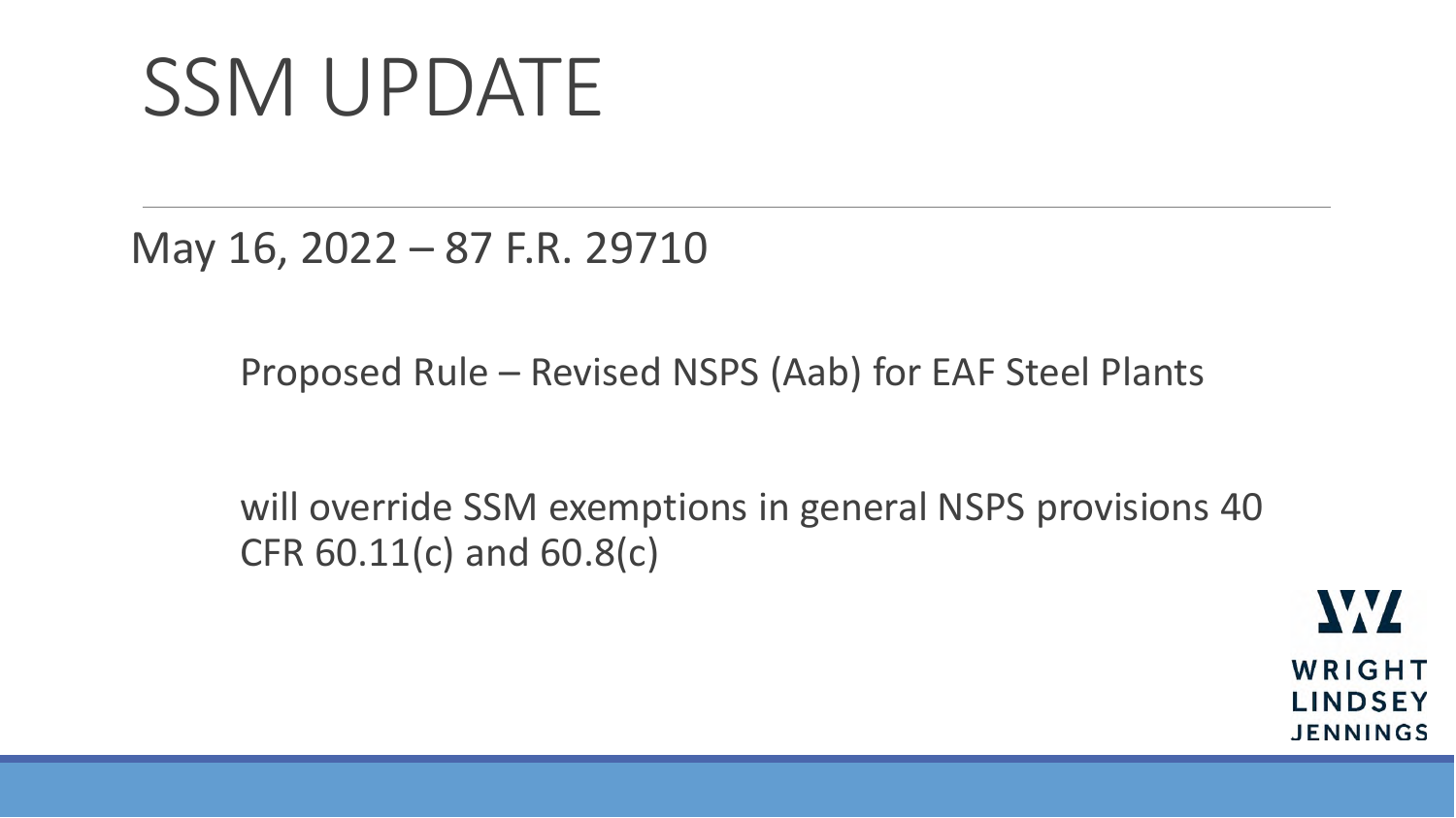May 22, 2022

Arkansas DEQ public notice of Draft SIP Revision to 19.602 Affirmative defense to enforcement action for emergencies Remove section 19.602 from EPA approved SIP Will not be removed from Rule 19 by PC&E EPA and citizens are not governed by 19.602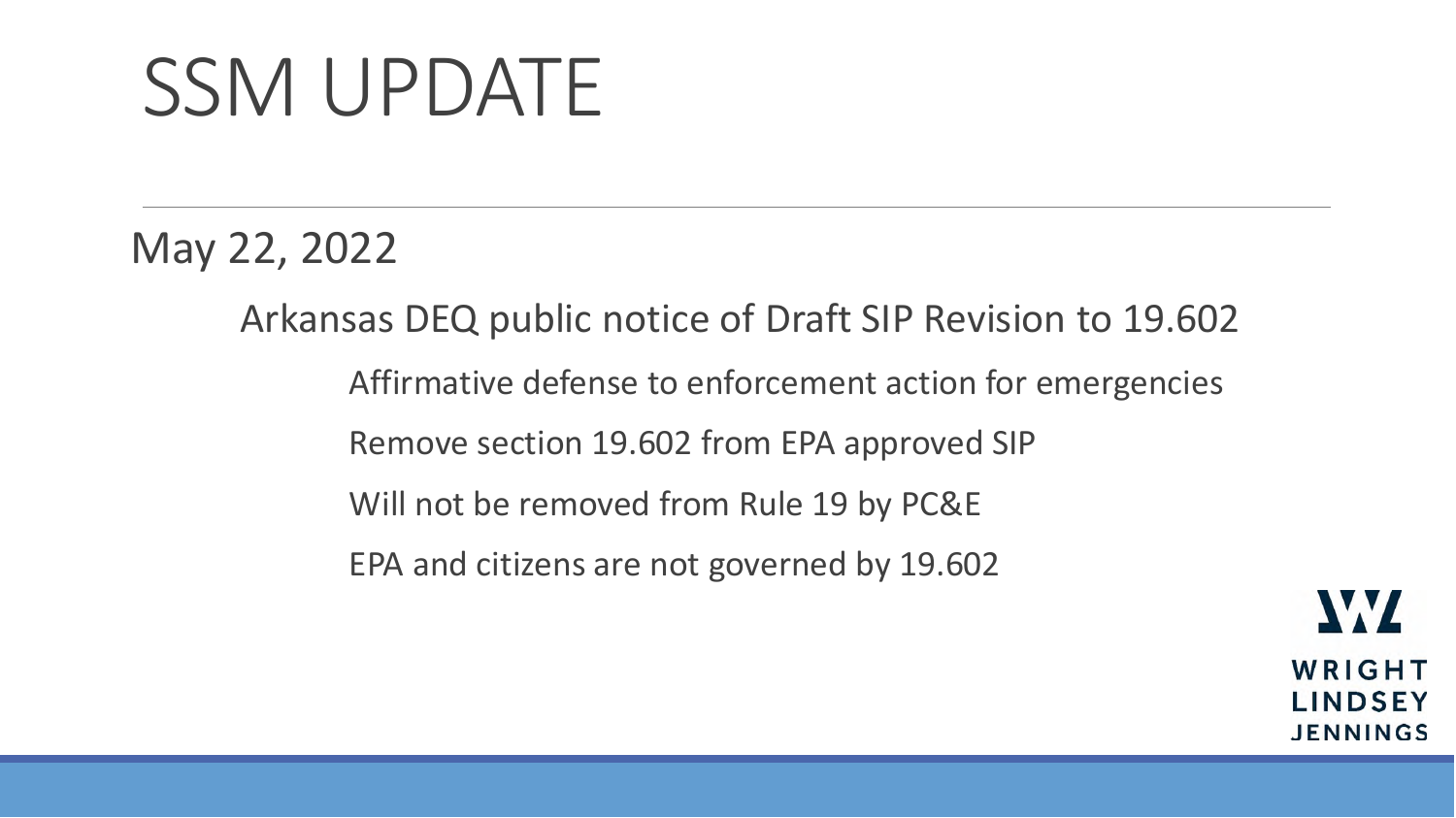#### WHERE DO THINGS STAND?

WILL CAA BE A STRICT LIABILITY STATUTE?

SSM provisions continue to be removed from federal standards SSM provisions removed from state approved SIPs? Maybe State-only affirmative defense provisions allowed to stand? State enforcement discretion allowed to stand? EPA enforcement discretion? CAA section 113 factors apply in federal court actions 2024 election?